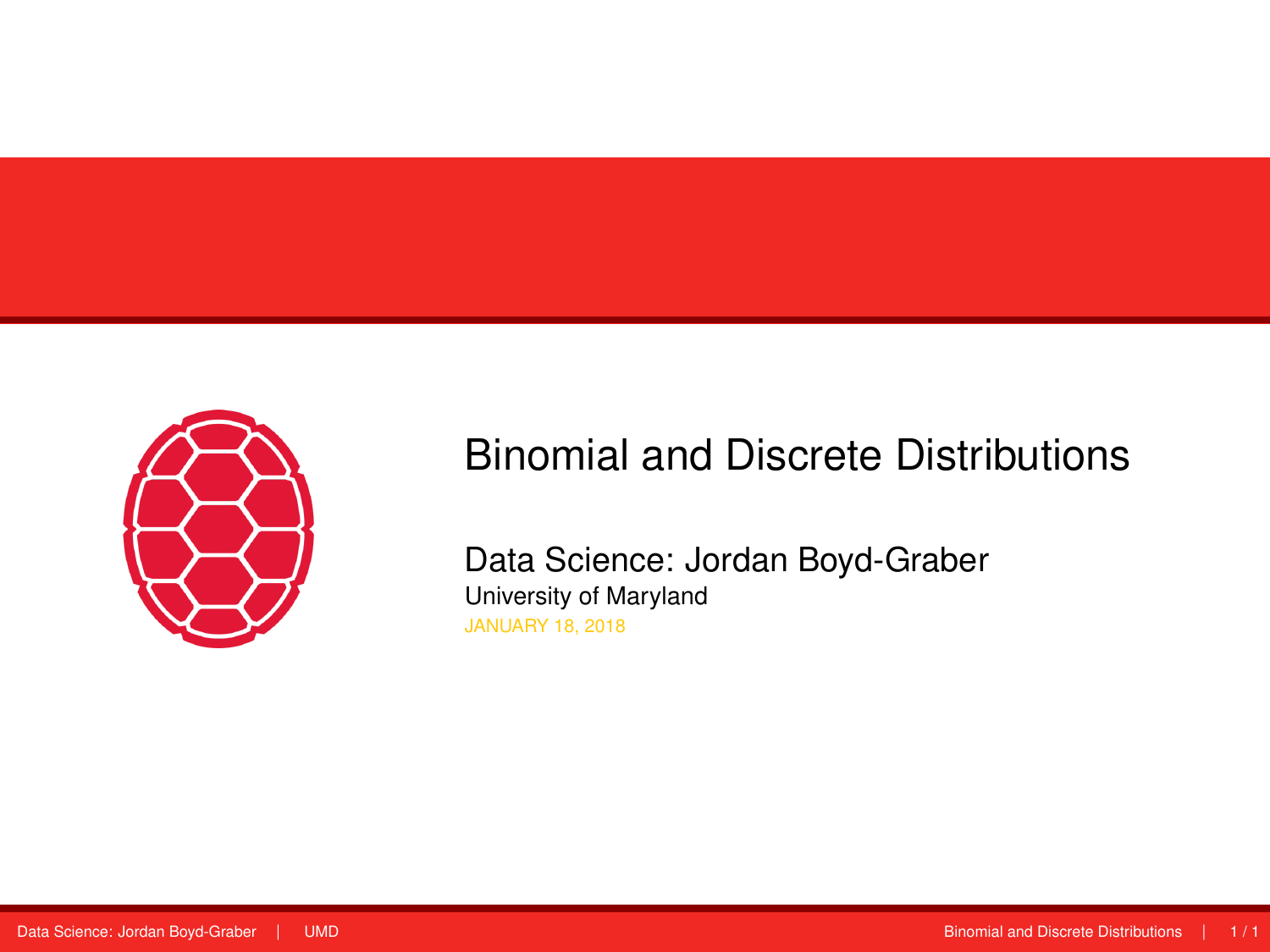- **Bernoulli: distribution over two values (success or failure) from a single** event
- **binomial**: number of successes from multiple Bernoulli events
- Examples:
	- $\Box$  The number of times "heads" comes up after flipping a coin 10 times
	- □ The number of defective TVs in a line of 10,000 TVs
- Important: each Bernoulli event is assumed to be independent
- Notation: let *X* be a random variable that describes the number of successes out of *N* trials.
	- The possible values of *X* are integers from 0 to *N*: {0,1,2,...,*N*}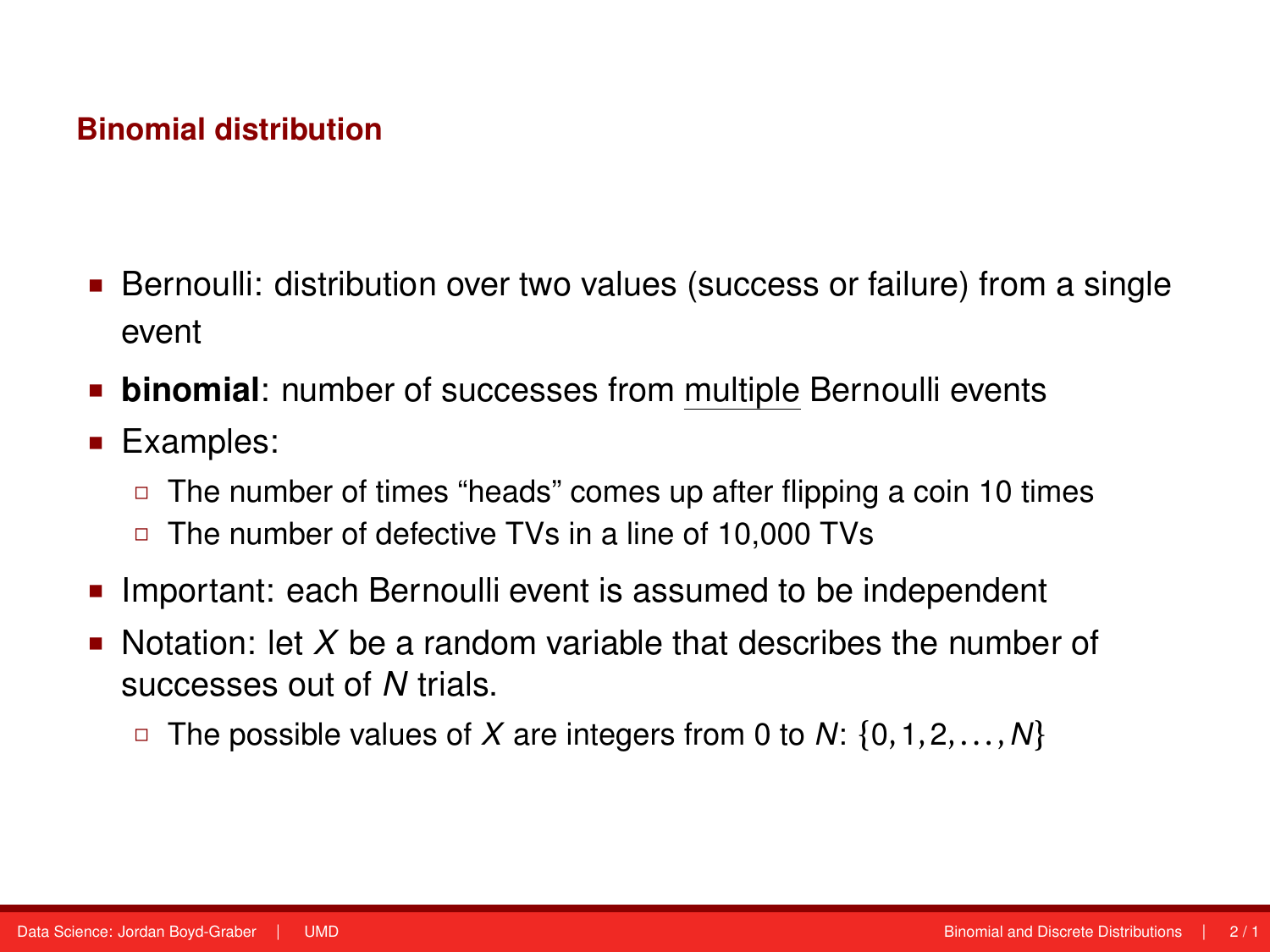■ Suppose we flip a coin 3 times. There are 8 possible outcomes:

$$
P(HHH) = P(H)P(H)P(H) = 0.125
$$
  
\n
$$
P(HHT) = P(H)P(H)P(T) = 0.125
$$
  
\n
$$
P(HTH) = P(H)P(T)P(H) = 0.125
$$
  
\n
$$
P(HTT) = P(H)P(T)P(T) = 0.125
$$
  
\n
$$
P(THH) = P(T)P(H)P(H) = 0.125
$$
  
\n
$$
P(THT) = P(T)P(H)P(T) = 0.125
$$
  
\n
$$
P(TTH) = P(T)P(T)P(H) = 0.125
$$
  
\n
$$
P(TTT) = P(T)P(T)P(T) = 0.125
$$

What is the probability of landing heads *x* times during these 3 flips?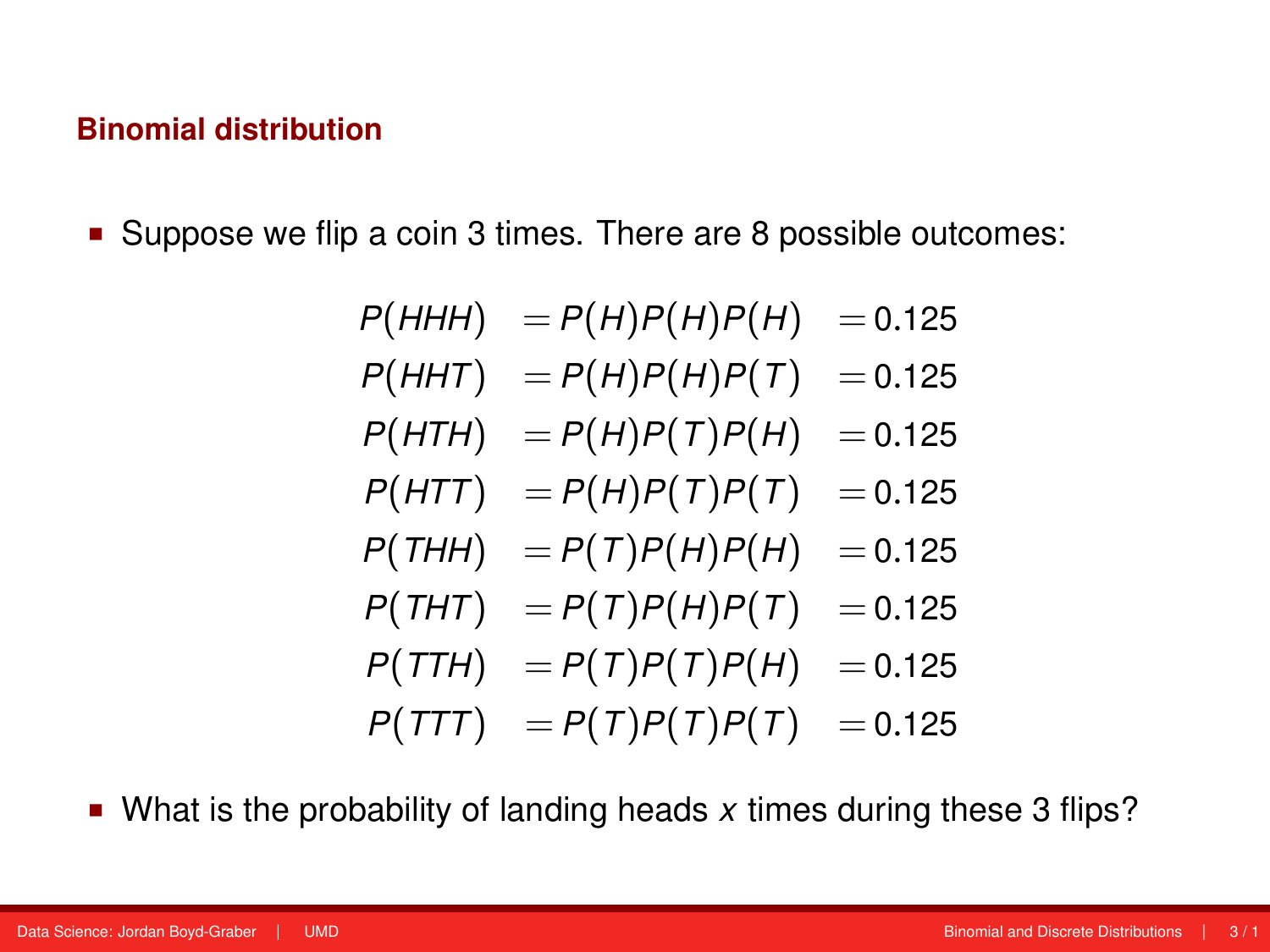- What is the probability of landing heads *x* times during these 3 flips?
- $\blacksquare$  0 times:
	- $P(TTT) = 0.125$
- $\blacksquare$  1 time:

$$
\Box P(HTT) + P(THT) + P(TTH) = 0.375
$$

■ 2 times:

$$
\Box P(HHT) + P(HTH) + P(THH) = 0.375
$$

■ 3 times:

$$
\Box P(HHH) = 0.125
$$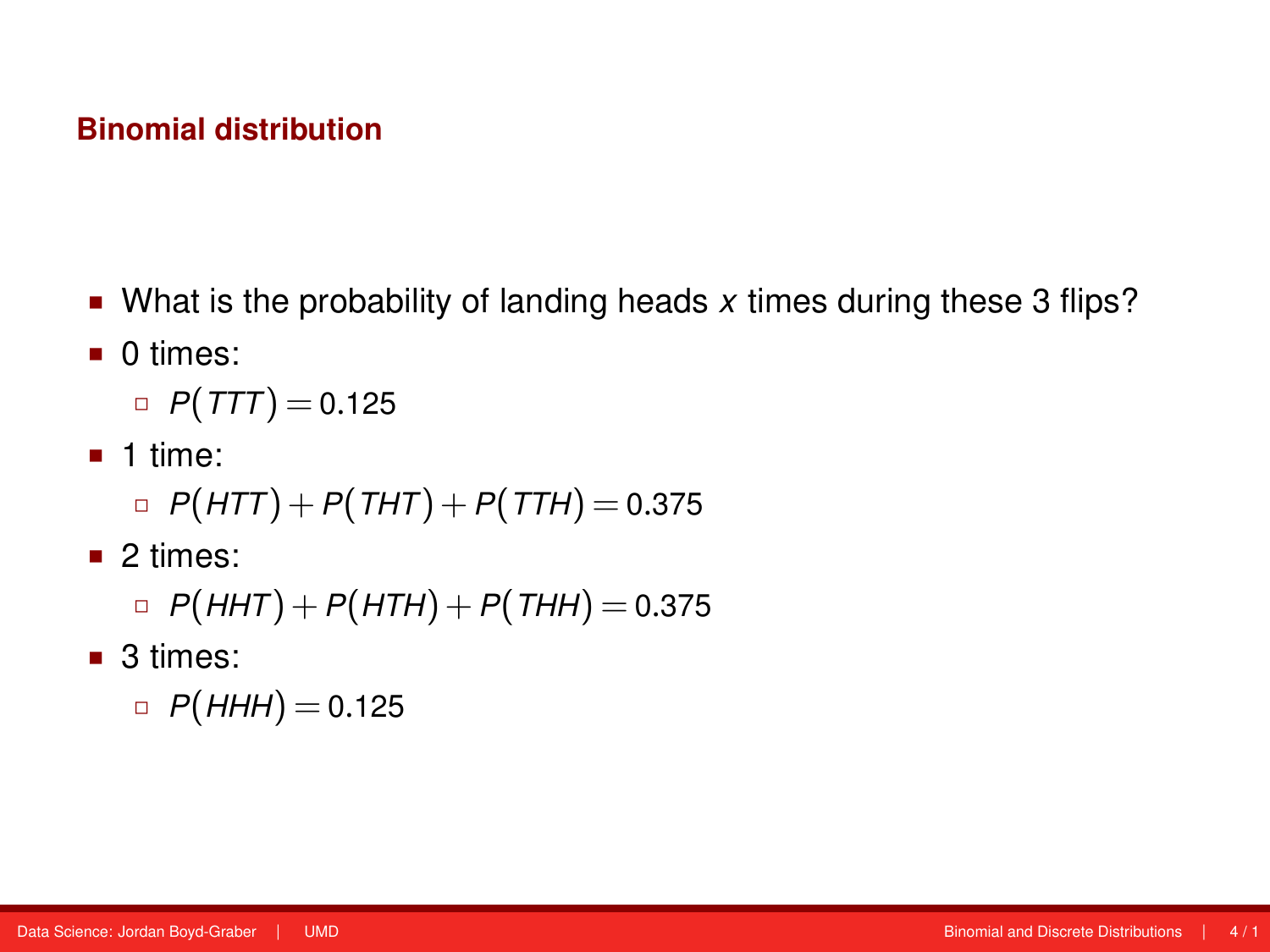The probability mass function for the binomial distribution is:

$$
f(x) = \underbrace{\begin{pmatrix} N \\ x \end{pmatrix}}_{\text{``N choose } x^n} \theta^x (1-\theta)^{N-x}
$$

- **Example 1** Like the Bernoulli, the binomial parameter  $\theta$  is the probability of success from one event.
- Binomial has second parameter *N*: number of trials.
- **The PMF important: difficult to figure out the entire distribution by hand.**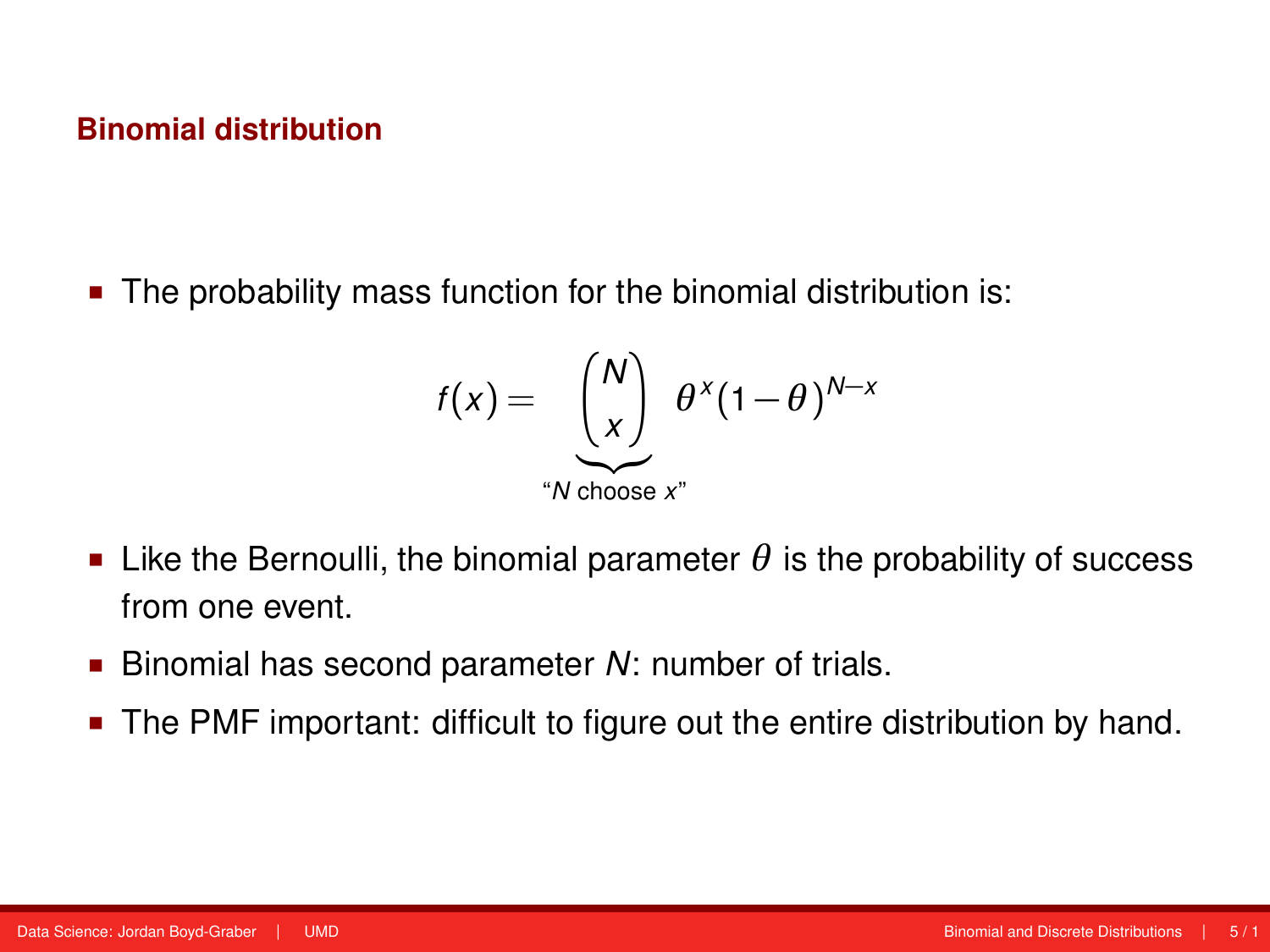#### **Aside: Binomial coefficients**

- The expression ( $\binom{n}{k}$  $\binom{n}{k}$  is called a binomial coefficient.
	- Also called a combination in combinatorics.
- $\blacksquare$   $\binom{n}{k}$ *k* ) is the number of ways to choose *k* elements from a set of *n* elements.
- For example, the number of ways to choose 2 heads from 3 coin flips: HHT, HTH, THH  $\binom{3}{2}$  $2^3$ ) = 3
- Formula:

$$
\binom{n}{k} = \frac{n!}{k!(n-k)!}
$$



Pascal's triangle depicts the values of ( *n k* ).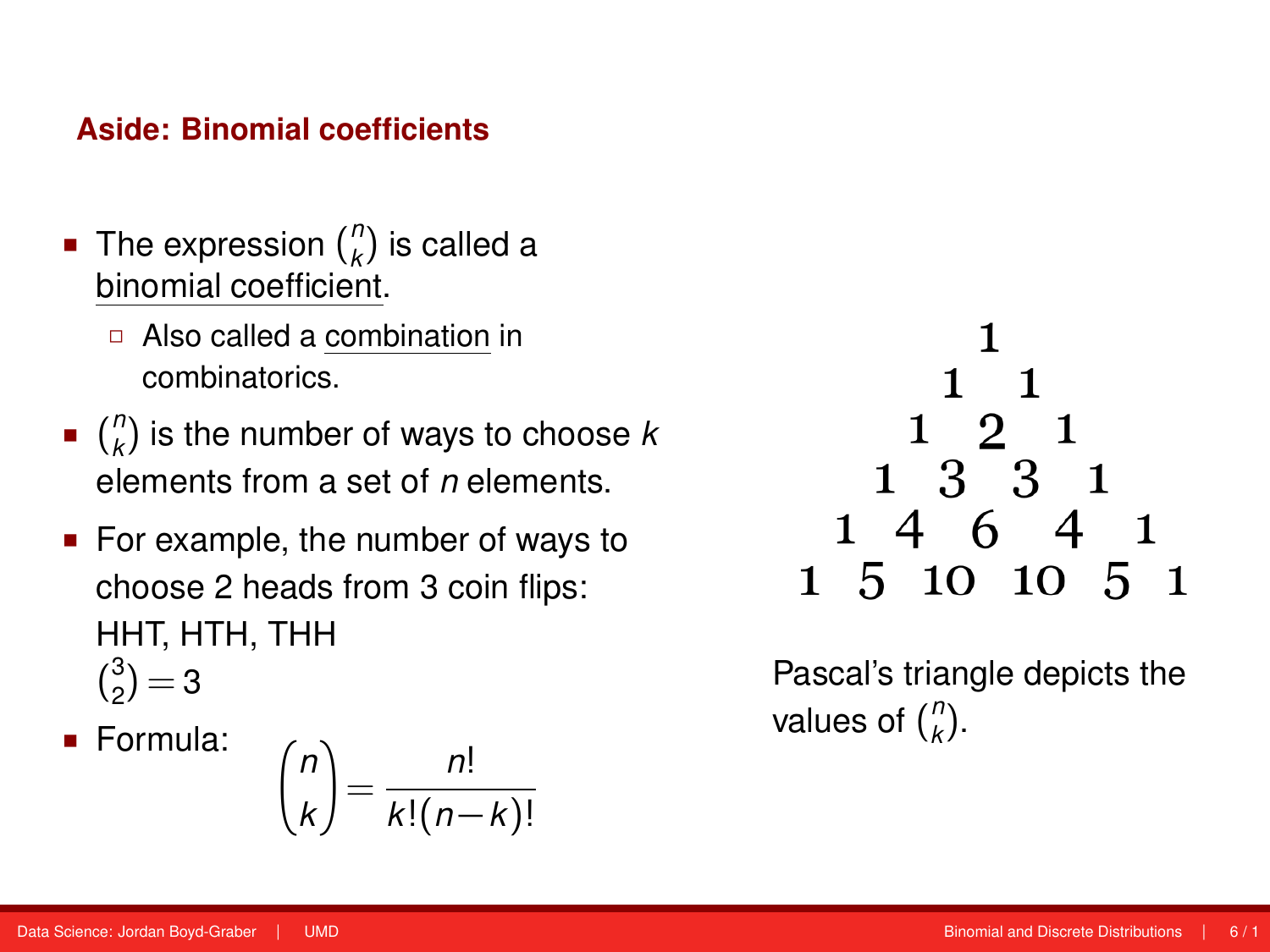### **Bernoulli vs Binomial**

- A Bernoulli distribution is a special case of the binomial distribution when  $N = 1$ .
- For this reason, sometimes the term binomial is used to refer to a Bernoulli random variable.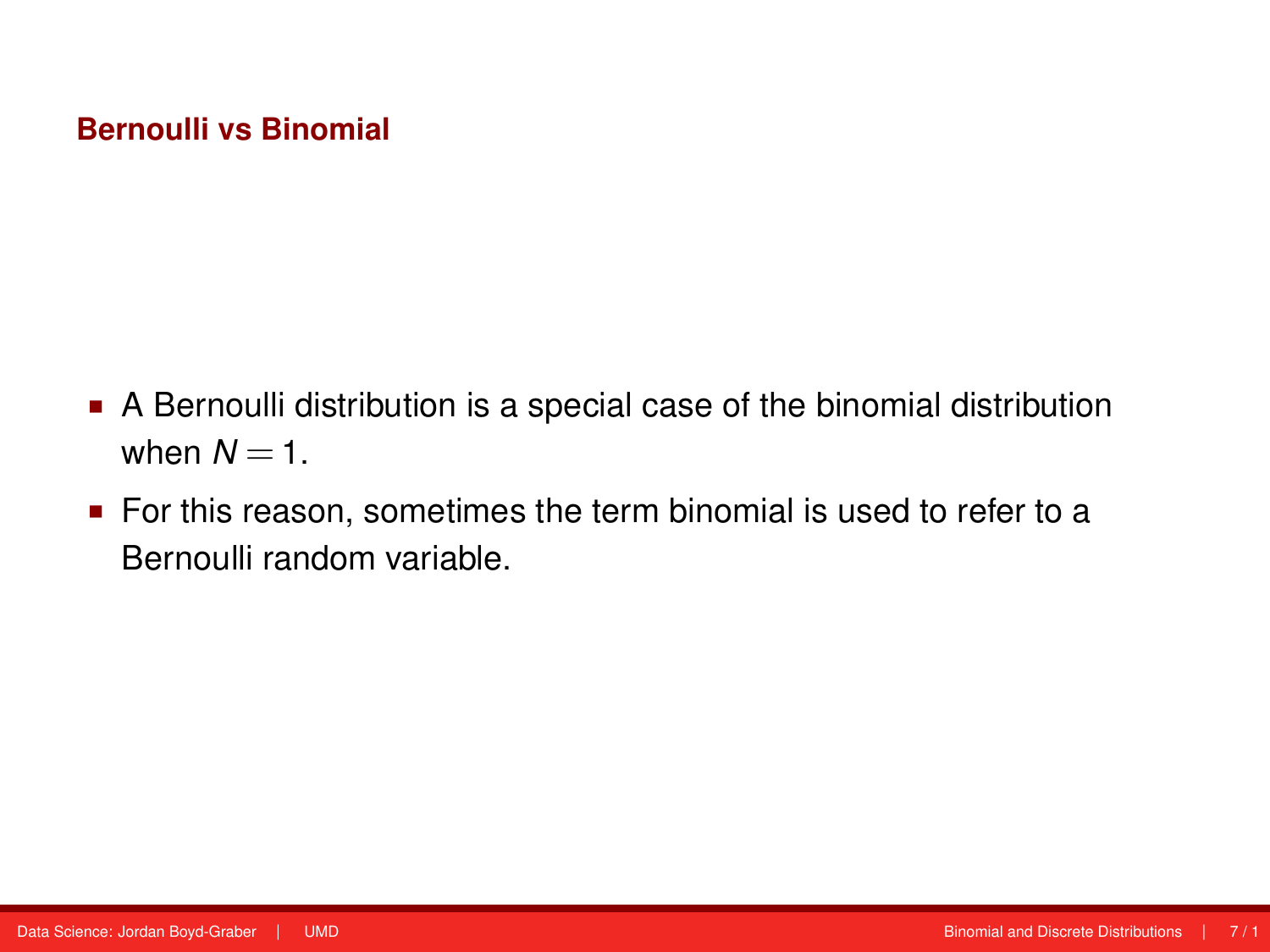# **Example**

**Probability that a coin lands heads at least once during 3 flips?**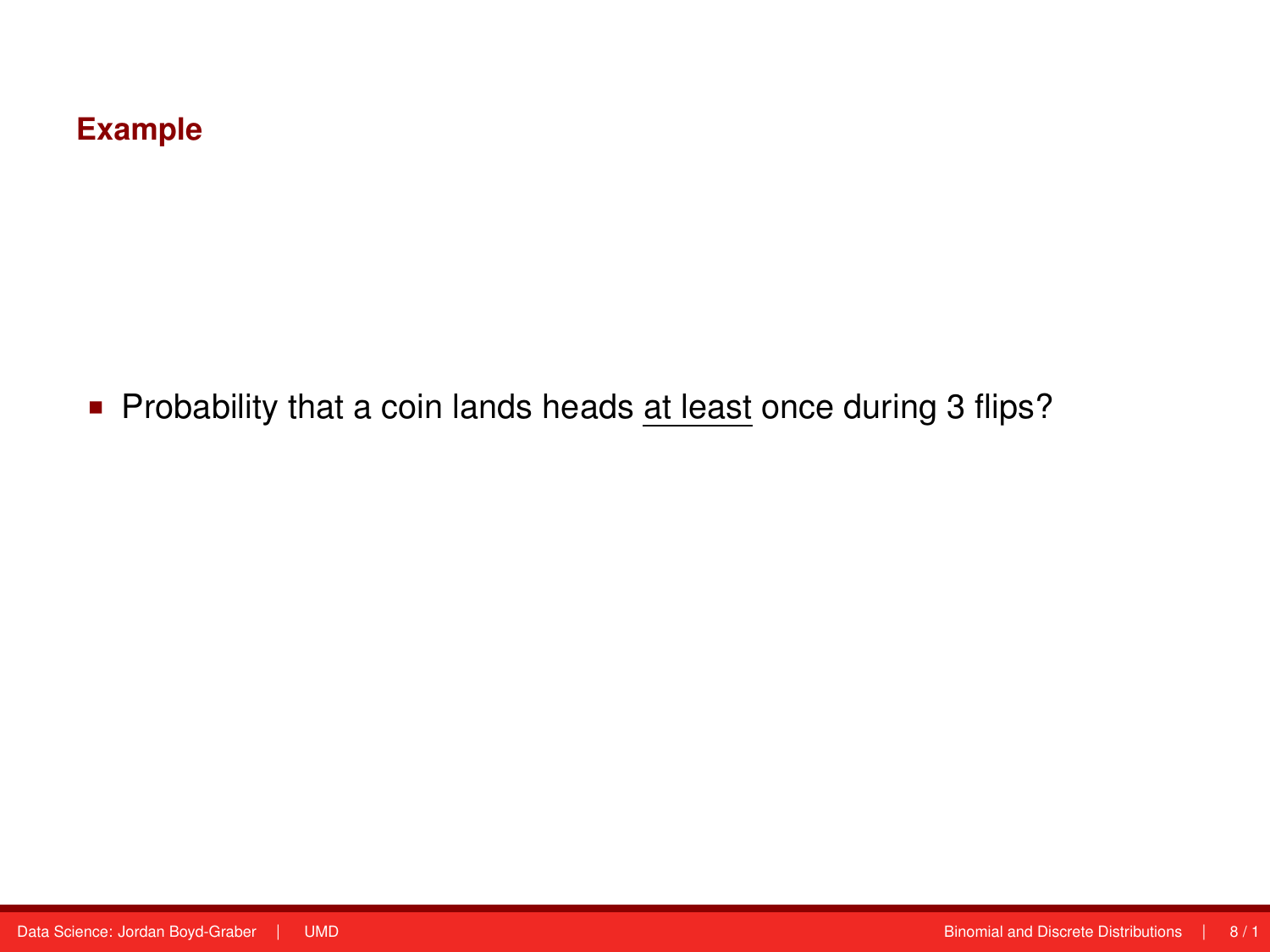# **Example**

**Probability that a coin lands heads at least once during 3 flips?** 

 $P(X \geq 1)$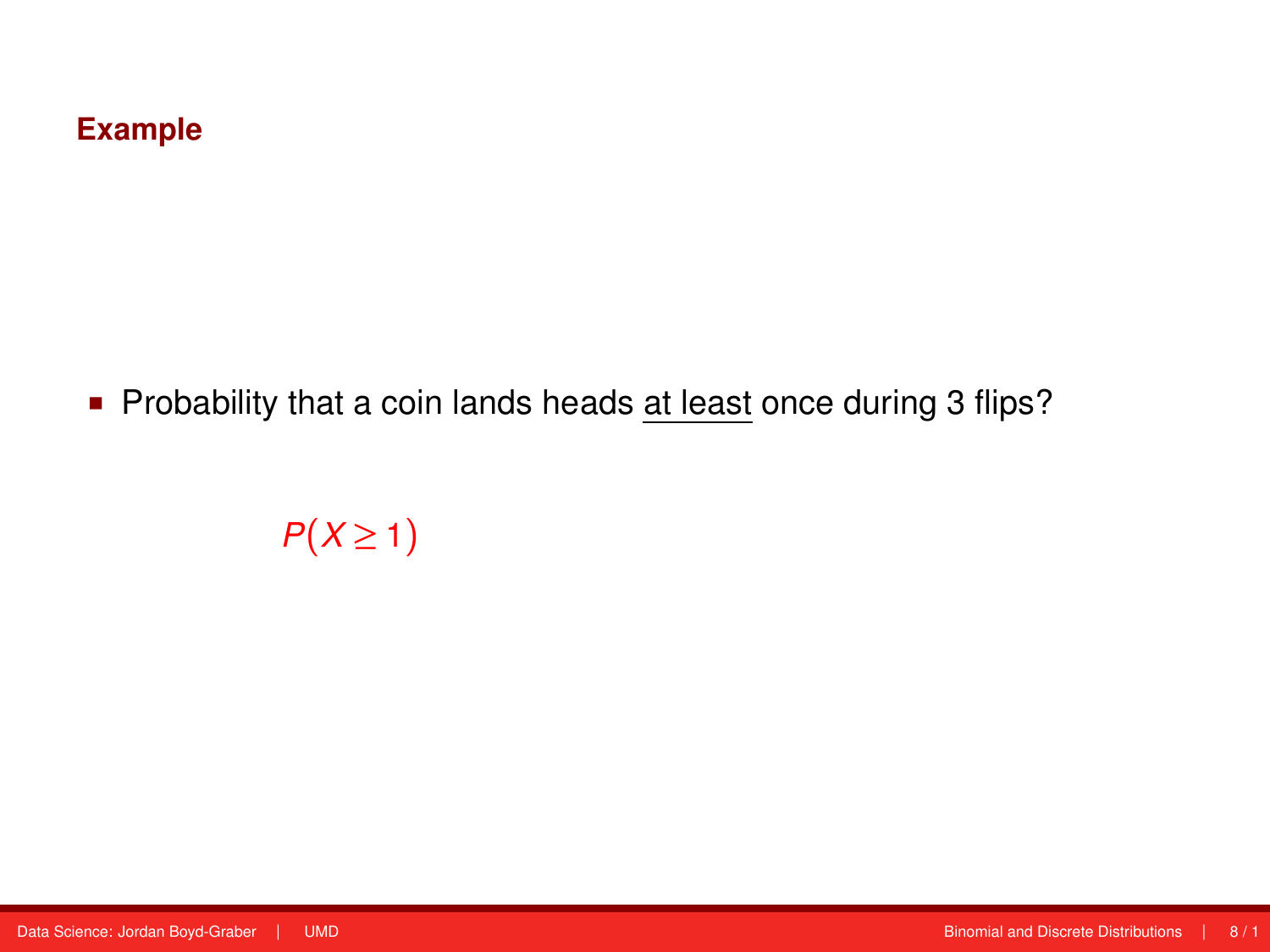# **Example**

**Probability that a coin lands heads at least once during 3 flips?** 

$$
P(X \ge 1) = P(X = 1) + P(X = 2) + P(X = 3)
$$
  
= 0.375 + 0.375 + 0.125 = 0.875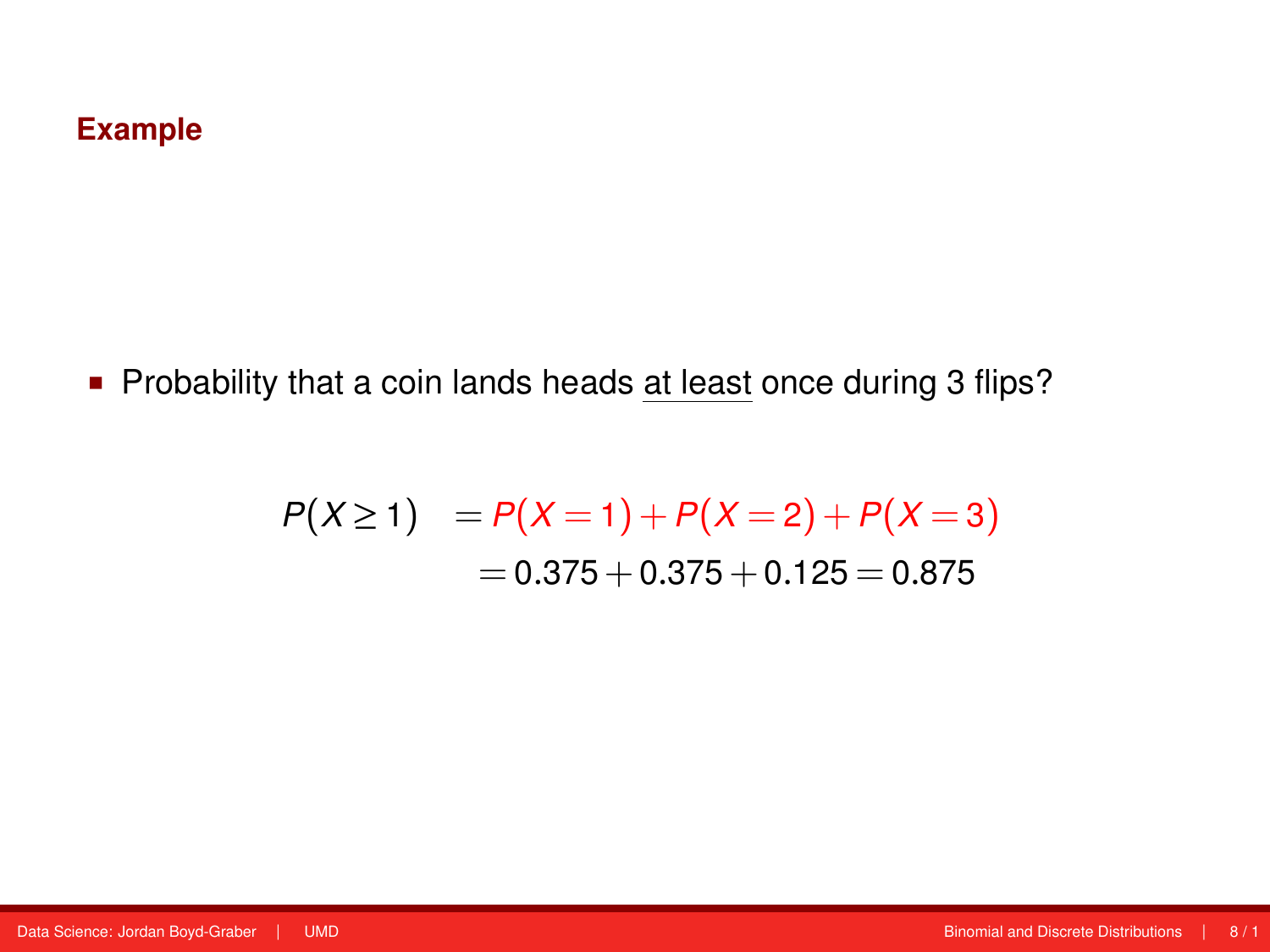### **Categorical distribution**

- **Becall: the Bernoulli distribution is a distribution over two values** (success or failure)
- **categorical** distribution generalizes Bernoulli distribution over any number of values
	- Rolling a die
	- Selecting a card from a deck
- **AKA discrete distribution.** 
	- □ Most general type of discrete distribution
	- $\Box$  specify all (but one) of the probabilities in the distribution
	- $\Box$  rather than the probabilities being determined by the probability mass function.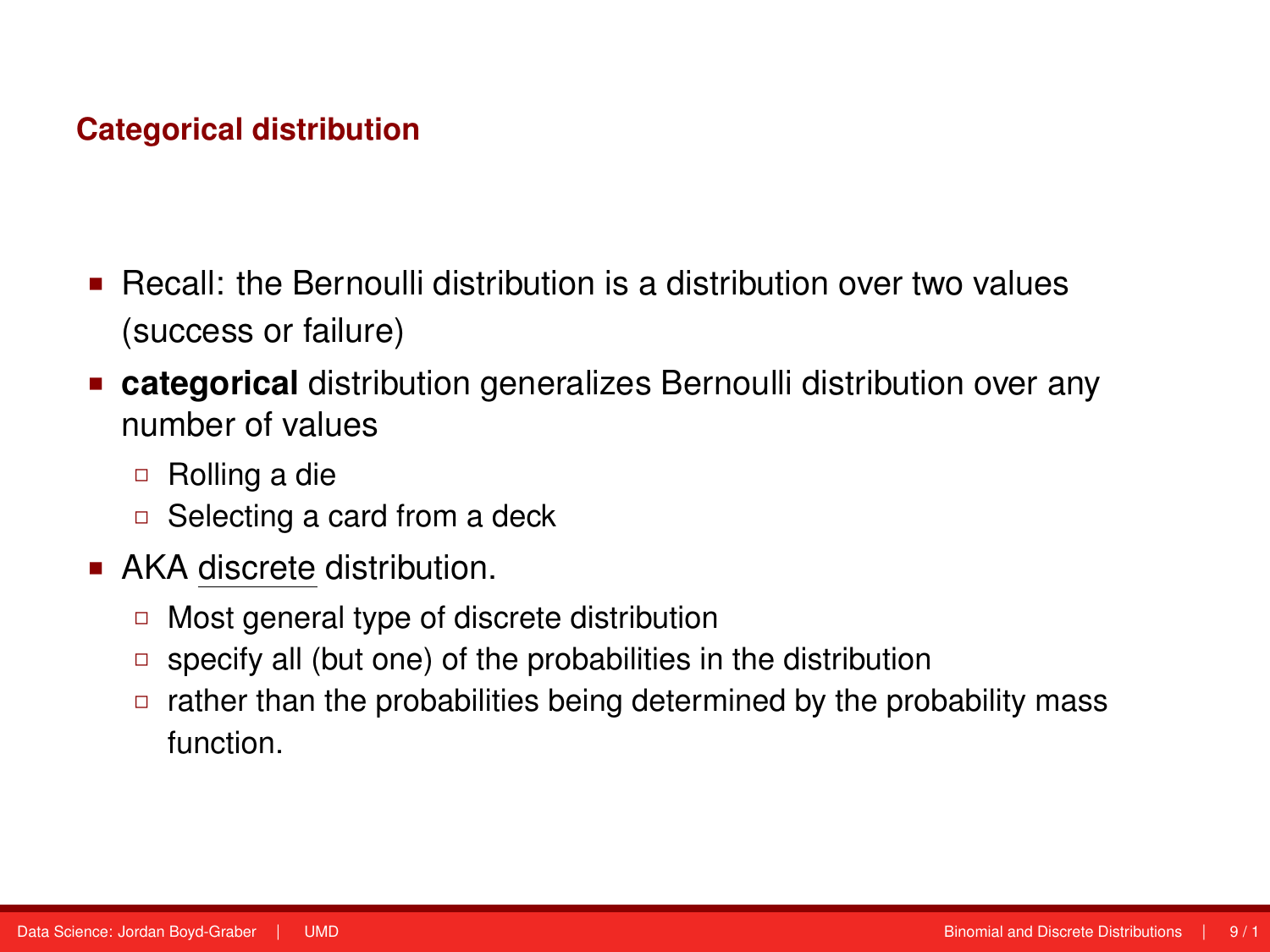#### **Categorical distribution**

- If the categorical distribution is over  $K$  possible outcomes, then the distribution has *K* parameters.
- We will denote the parameters with a *K*-dimensional vector  $\vec{\theta}$ .
- The probability mass function can be written as:

$$
f(x) = \prod_{k=1}^K \theta_k^{[x=k]}
$$

where the expression  $[x = k]$  evaluates to 1 if the statement is true and 0 otherwise.

- $\Box$  All this really says is that the probability of outcome  $x$  is equal to  $\theta_{\sf x}.$
- The number of free parameters is  $K-1$ , since if you know  $K-1$  of the parameters, the *K*th parameter is constrained to sum to 1.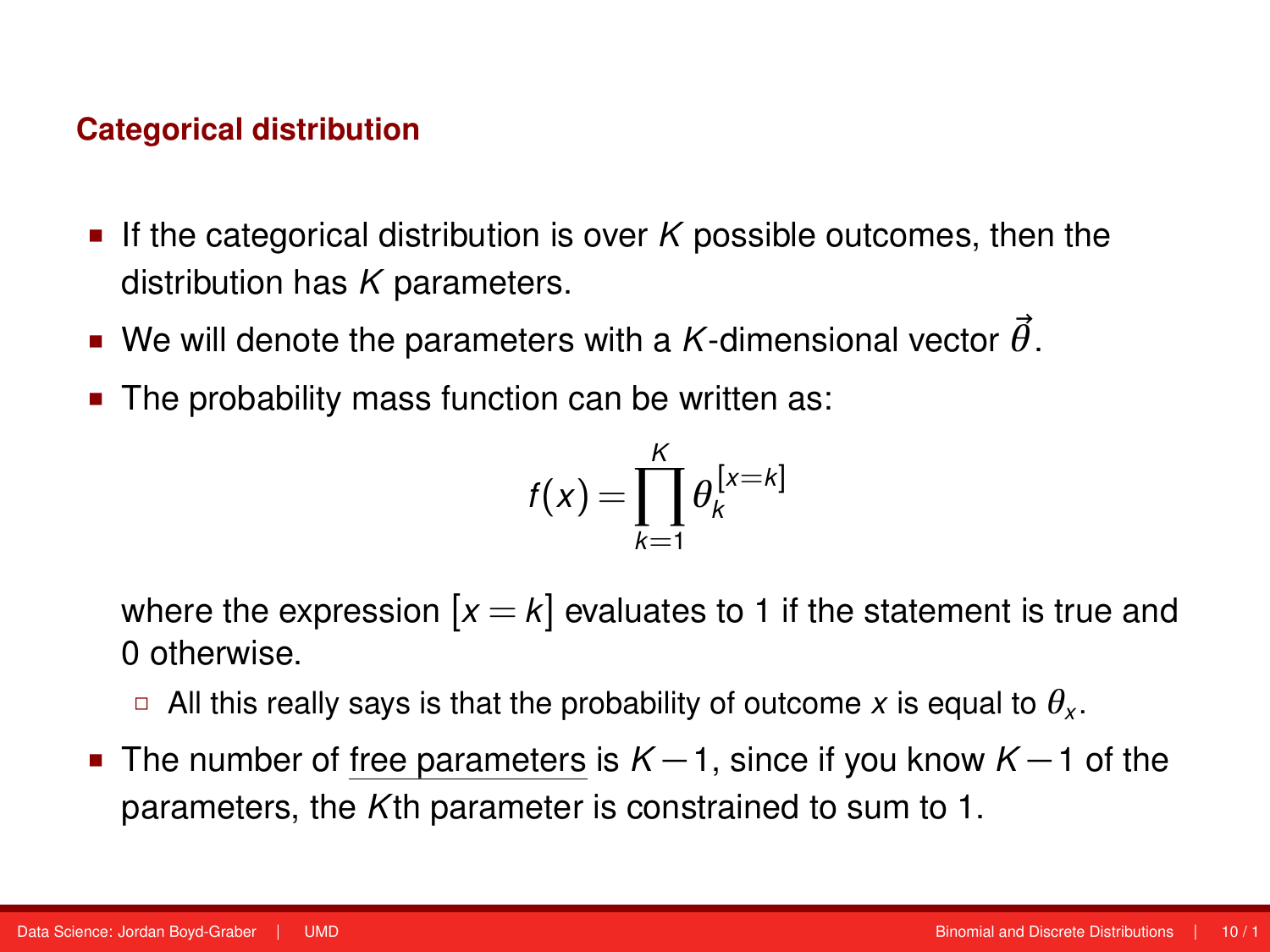#### **Categorical distribution**

■ Example: the roll of a (unweighted) die

$$
P(X = 1) = \frac{1}{6}
$$
  
\n
$$
P(X = 2) = \frac{1}{6}
$$
  
\n
$$
P(X = 3) = \frac{1}{6}
$$
  
\n
$$
P(X = 4) = \frac{1}{6}
$$
  
\n
$$
P(X = 5) = \frac{1}{6}
$$
  
\n
$$
P(X = 6) = \frac{1}{6}
$$

- If all outcomes have equal probability, this is called the uniform distribution.
- General notation:  $P(X = x) = \theta_x$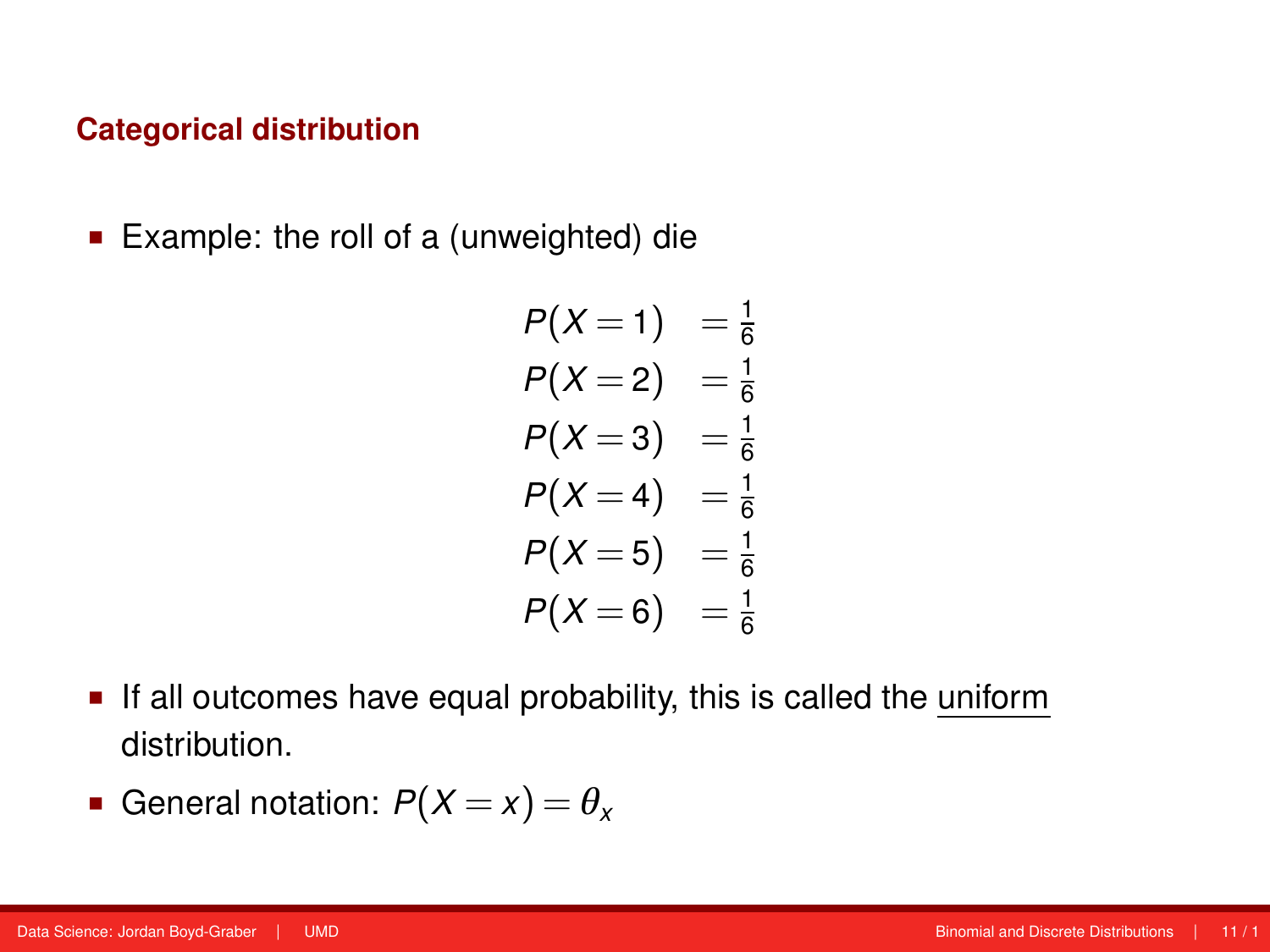- How to randomly select a value distributed according to a categorical distribution?
- The idea is similar to randomly selected a Bernoulli-distributed value.
- **Algorithm:** 
	- 1. Randomly generate a number between 0 and 1
		- $r = \text{random}(0, 1)$
	- 2. For  $k = 1, ..., K$ :
		- $\blacksquare$  Return smallest *r* s.t.  $r < \sum_{i=1}^{k} \theta_k$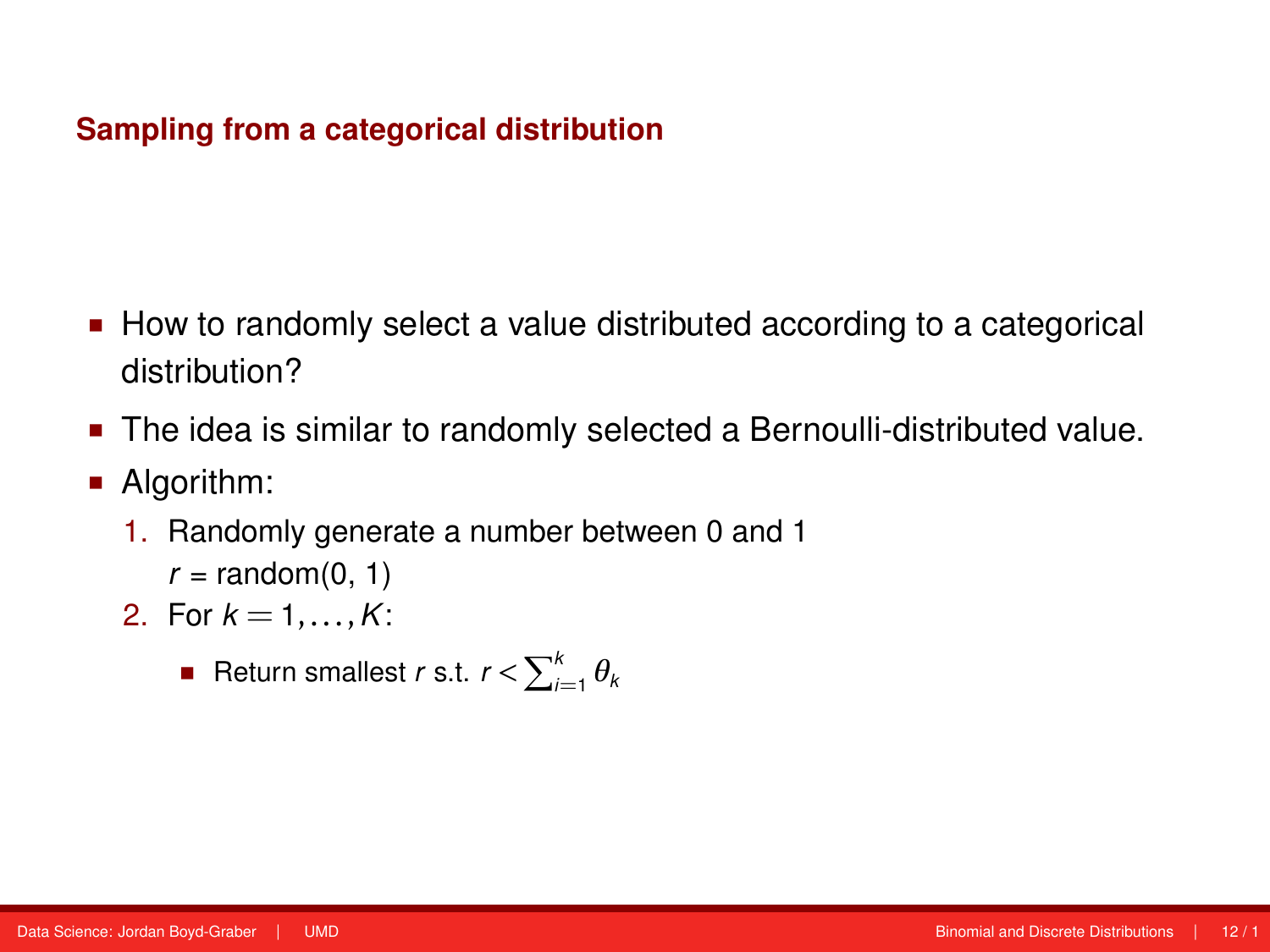Example: simulating the roll of a die

$$
P(X=1) = \theta_1 = 0.166667
$$
  
\n
$$
P(X=2) = \theta_2 = 0.166667
$$
  
\n
$$
P(X=3) = \theta_3 = 0.166667
$$
  
\n
$$
P(X=4) = \theta_4 = 0.166667
$$
  
\n
$$
P(X=5) = \theta_5 = 0.166667
$$
  
\n
$$
P(X=6) = \theta_6 = 0.166667
$$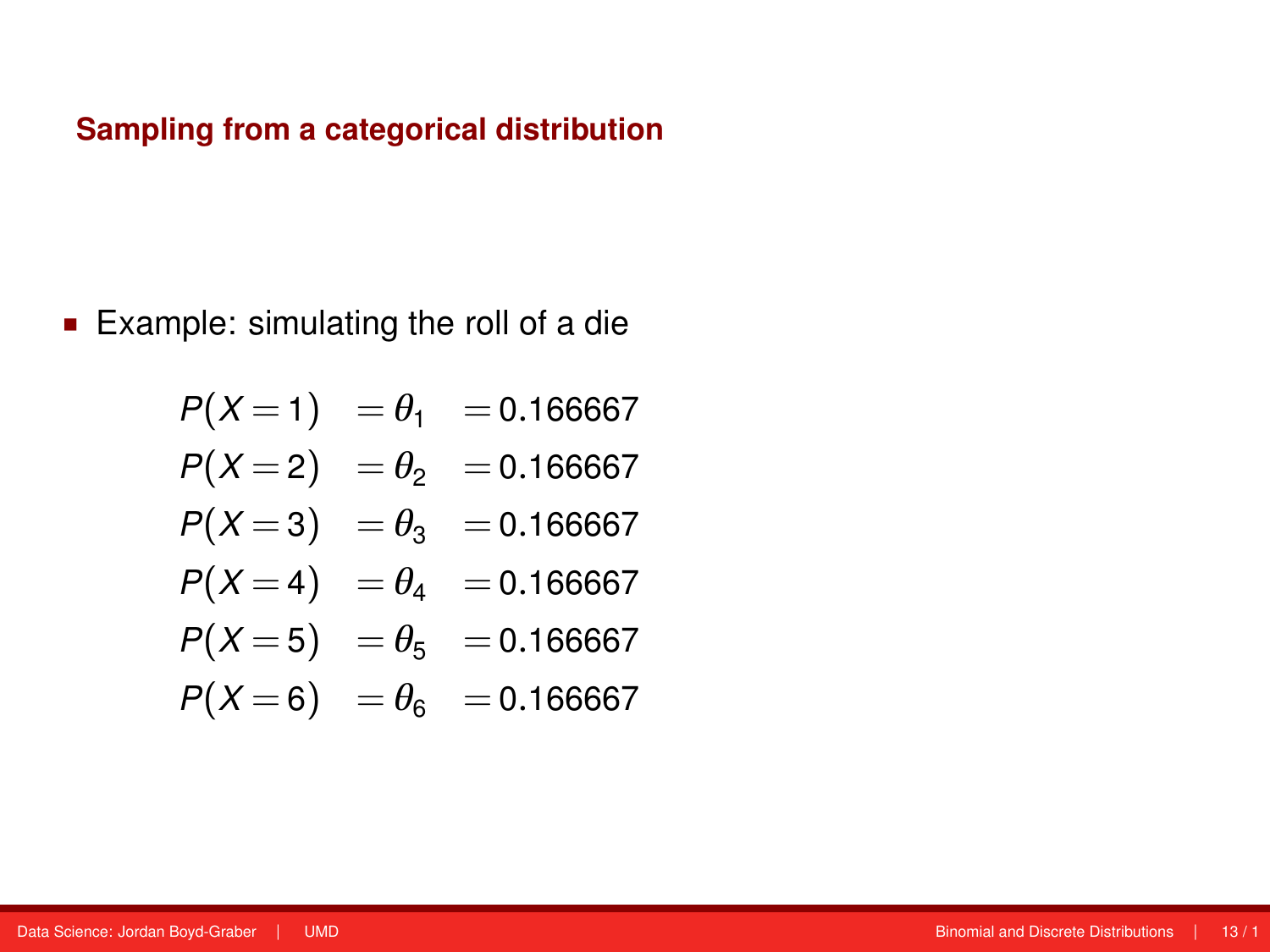Example: simulating the roll of a die

$$
P(X=1) = \theta_1 = 0.166667
$$

$$
P(X=2) = \theta_2 = 0.166667
$$

$$
P(X=3) = \theta_3 = 0.166667
$$

$$
P(X=4) = \theta_4 = 0.166667
$$

$$
P(X=5) = \theta_5 = 0.166667
$$

$$
P(X=6) = \theta_6 = 0.166667
$$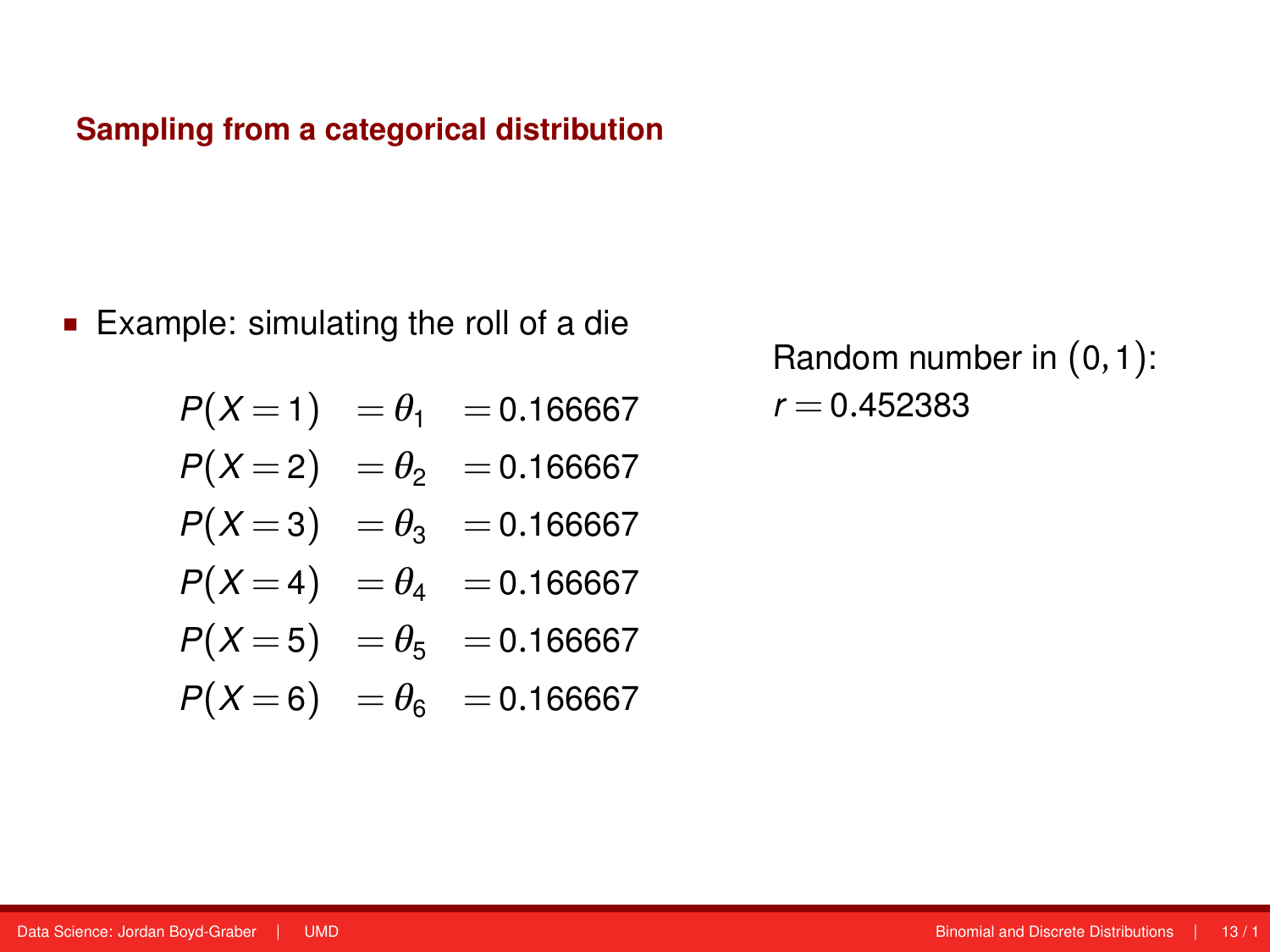Example: simulating the roll of a die

$$
P(X=1) = \theta_1 = 0.166667
$$

$$
P(X=2) = \theta_2 = 0.166667
$$

$$
P(X=3) = \theta_3 = 0.166667
$$

$$
P(X=4) = \theta_4 = 0.166667
$$

$$
P(X=5) = \theta_5 = 0.166667
$$

$$
P(X=6) = \theta_6 = 0.166667
$$

Random number in (0,1):  $r = 0.452383$ 

 $r < \theta_1$ ?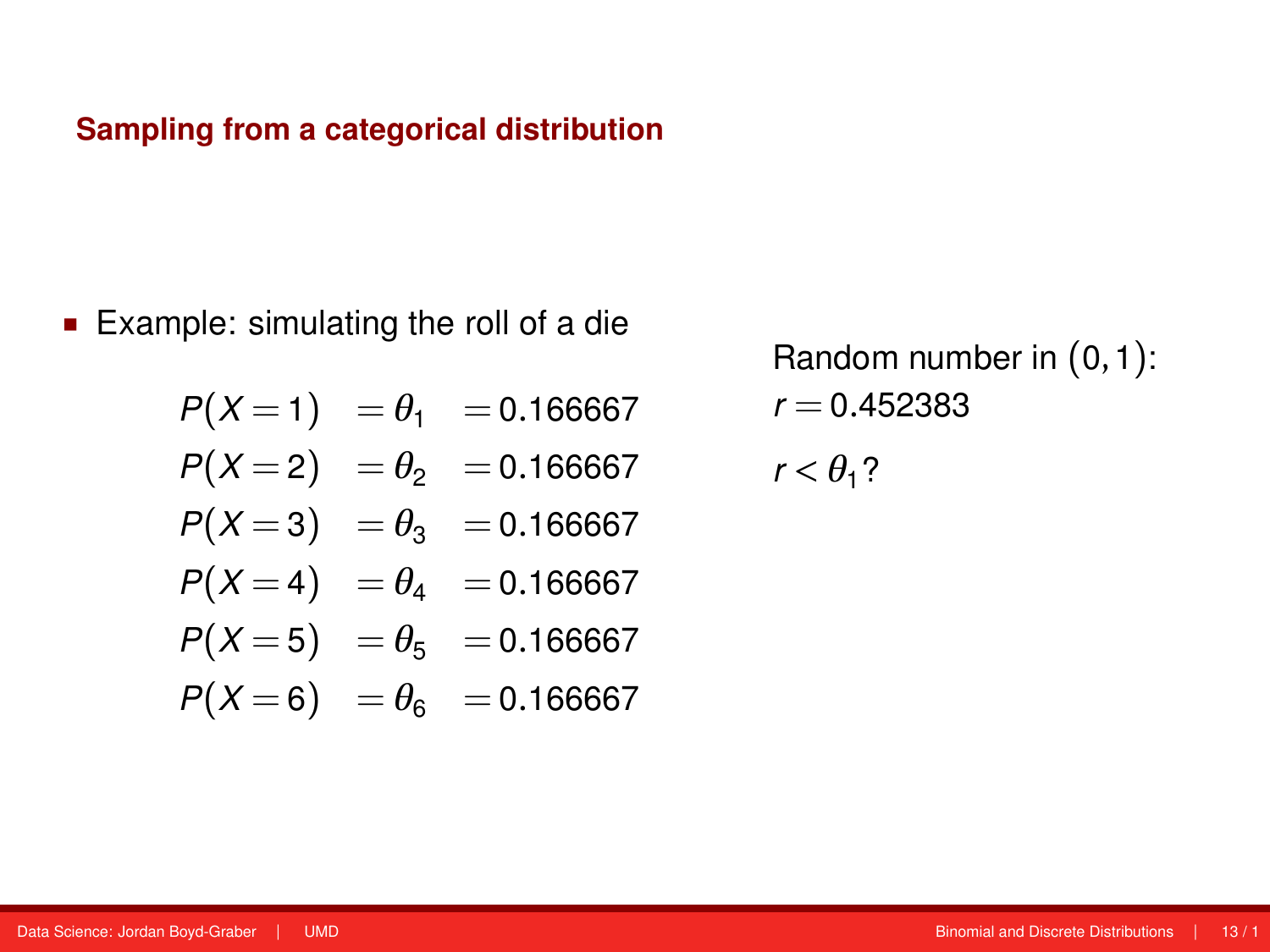Example: simulating the roll of a die

$$
P(X=1) = \theta_1 = 0.166667
$$

$$
P(X=2) = \theta_2 = 0.166667
$$

$$
P(X=3) = \theta_3 = 0.166667
$$

$$
P(X=4) = \theta_4 = 0.166667
$$

$$
P(X=5) = \theta_5 = 0.166667
$$

$$
P(X=6) = \theta_6 = 0.166667
$$

$$
r < \theta_1?
$$
\n
$$
r < \theta_1 + \theta_2?
$$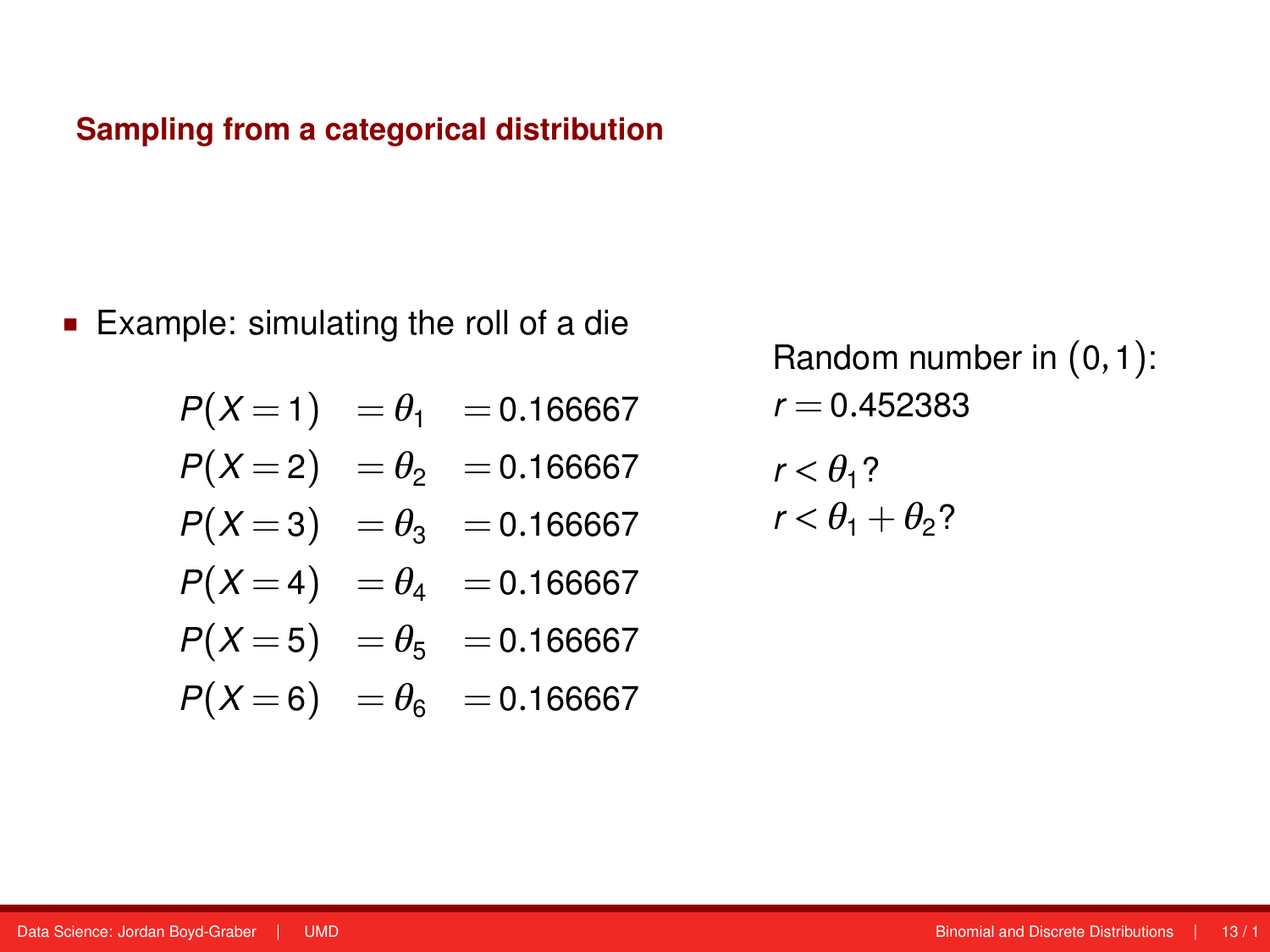■ Example: simulating the roll of a die

$$
P(X=1) = \theta_1 = 0.166667
$$
  

$$
P(X=2) = \theta_2 = 0.166667
$$

 $P(X=3) = \theta_3 = 0.166667$ 

$$
P(X=4) = \theta_4 = 0.166667
$$

- $P(X=5) = \theta_5 = 0.166667$
- $P(X=6) = \theta_6 = 0.166667$

Random number in (0,1):  $r = 0.452383$  $r < \theta$ <sup>1</sup>?  $r < \theta_1 + \theta_2$ ?  $r < \theta_1 + \theta_2 + \theta_3$ ?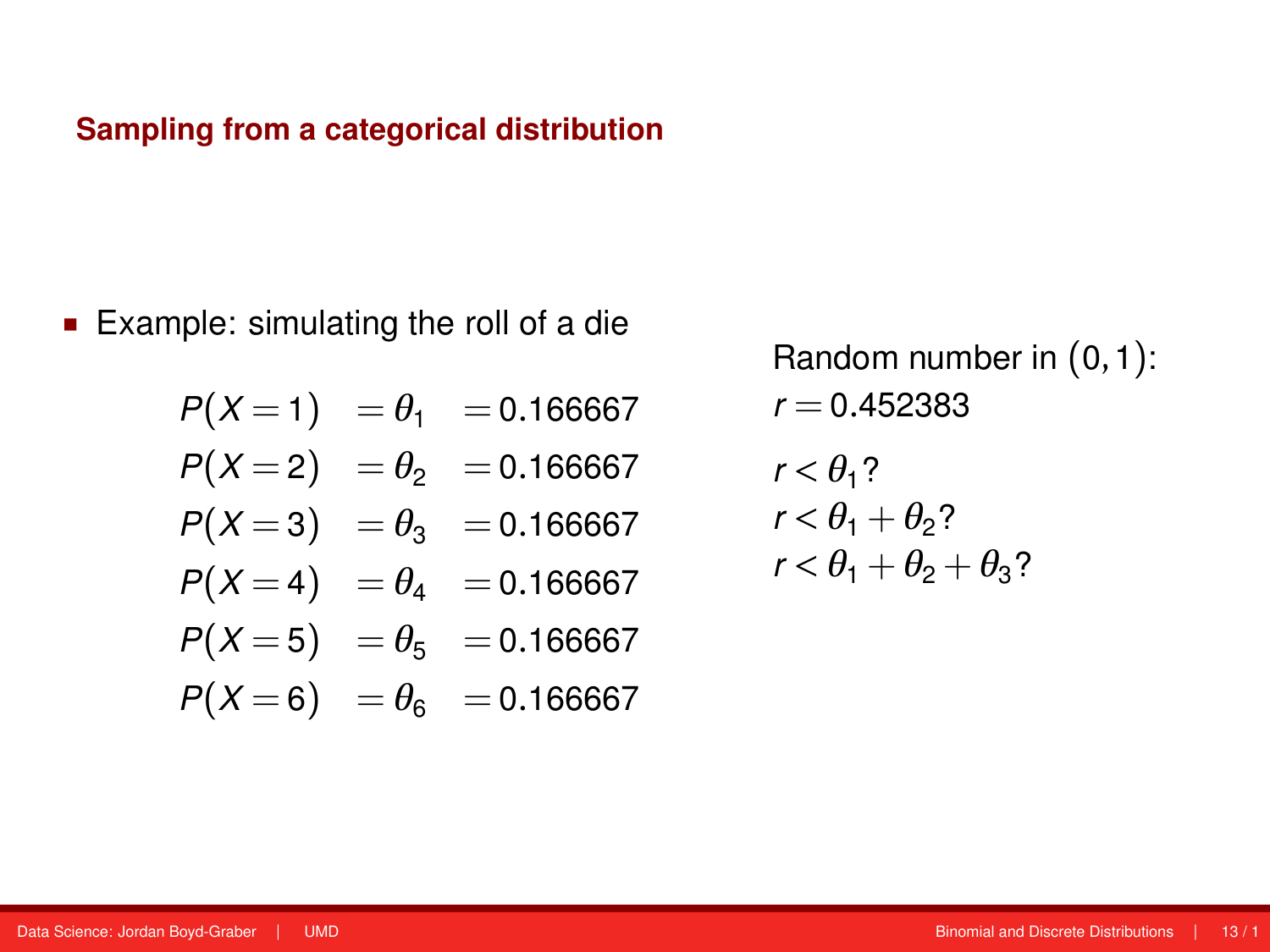■ Example: simulating the roll of a die

$$
P(X=1) = \theta_1 = 0.166667
$$
  
\n
$$
P(X=2) = \theta_2 = 0.166667
$$
  
\n
$$
P(X=3) = \theta_3 = 0.166667
$$

 $P(X=4) = \theta_4 = 0.166667$ 

$$
P(X=5) = \theta_5 = 0.166667
$$

$$
P(X=6) = \theta_6 = 0.166667
$$

Random number in (0,1):  $r = 0.452383$  $r < \theta_1$ ?  $r < \theta_1 + \theta_2$ ?

$$
r < \theta_1 + \theta_2 + \theta_3?
$$

• Return 
$$
X = 3
$$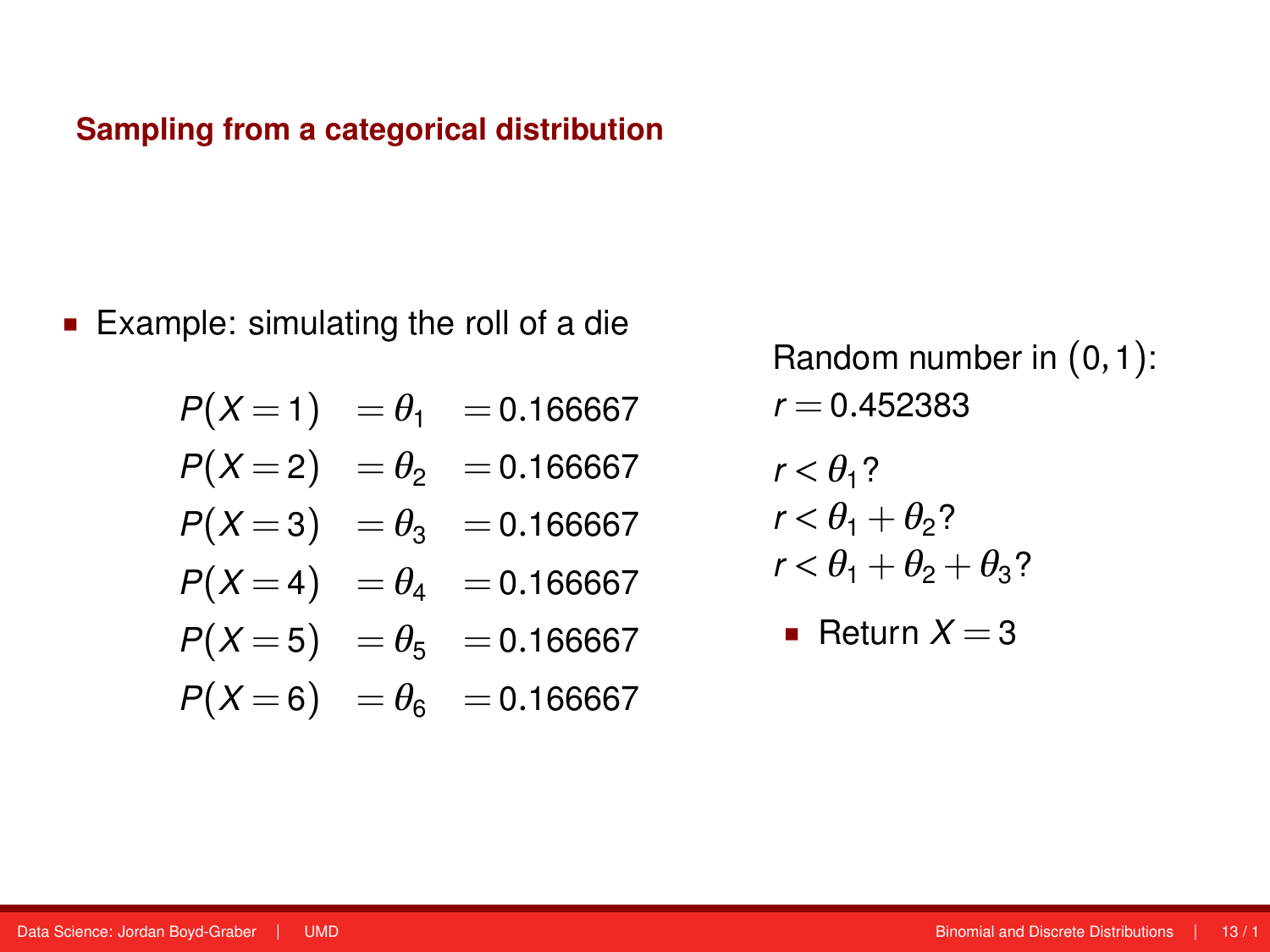Example: simulating the roll of a die

$$
P(X=1) = \theta_1 = 0.166667
$$
  
\n
$$
P(X=2) = \theta_2 = 0.166667
$$
  
\n
$$
P(X=3) = \theta_3 = 0.166667
$$
  
\n
$$
P(X=4) = \theta_4 = 0.166667
$$
  
\n
$$
P(X=5) = \theta_5 = 0.166667
$$
  
\n
$$
P(X=6) = \theta_6 = 0.166667
$$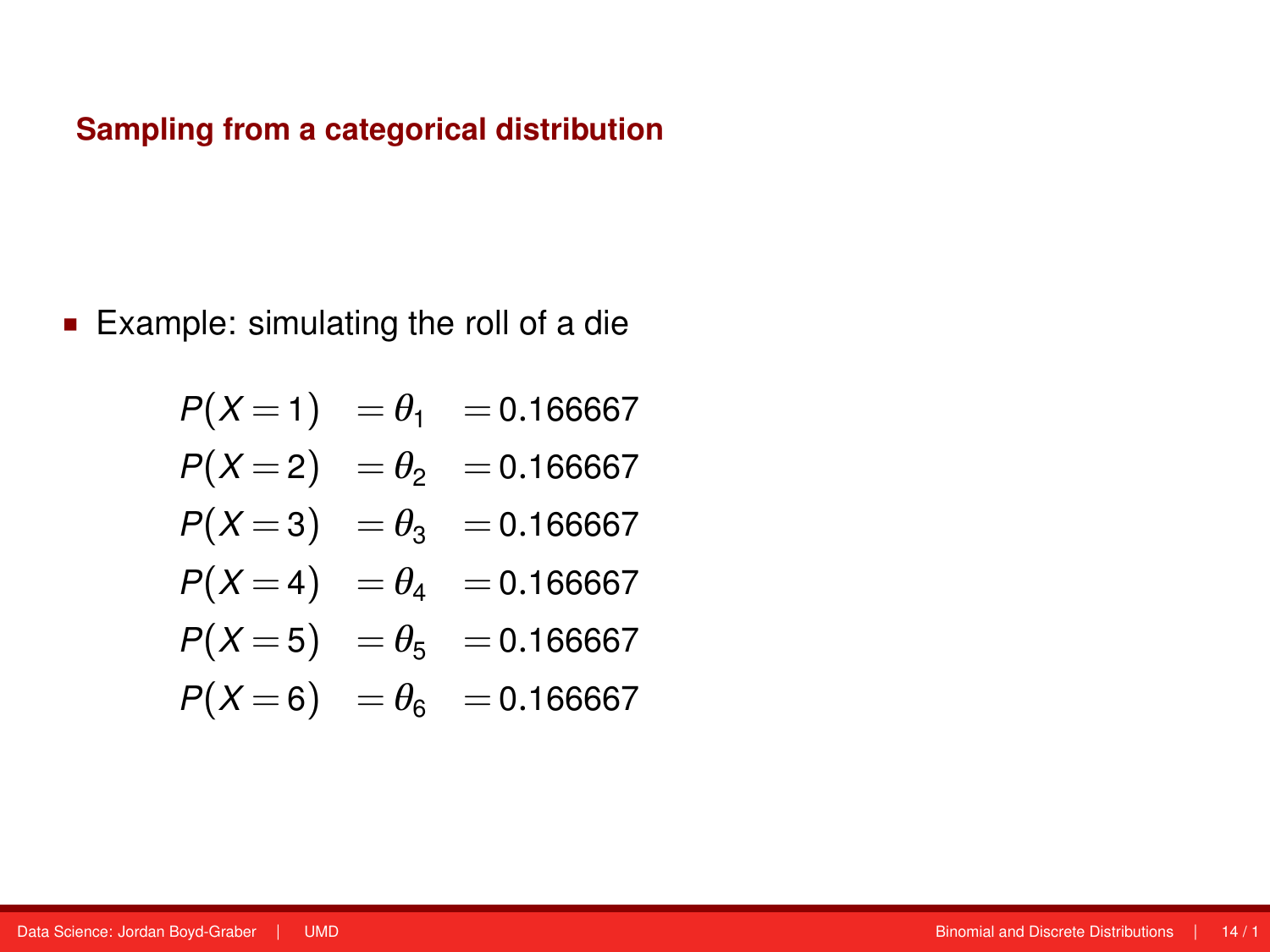■ Example: simulating the roll of a die

$$
P(X=1) = \theta_1 = 0.166667
$$
  
\n
$$
P(X=2) = \theta_2 = 0.166667
$$
  
\n
$$
P(X=3) = \theta_3 = 0.166667
$$
  
\n
$$
P(X=4) = \theta_4 = 0.166667
$$

- $P(X=5) = \theta_5 = 0.166667$
- $P(X=6) = \theta_6 = 0.166667$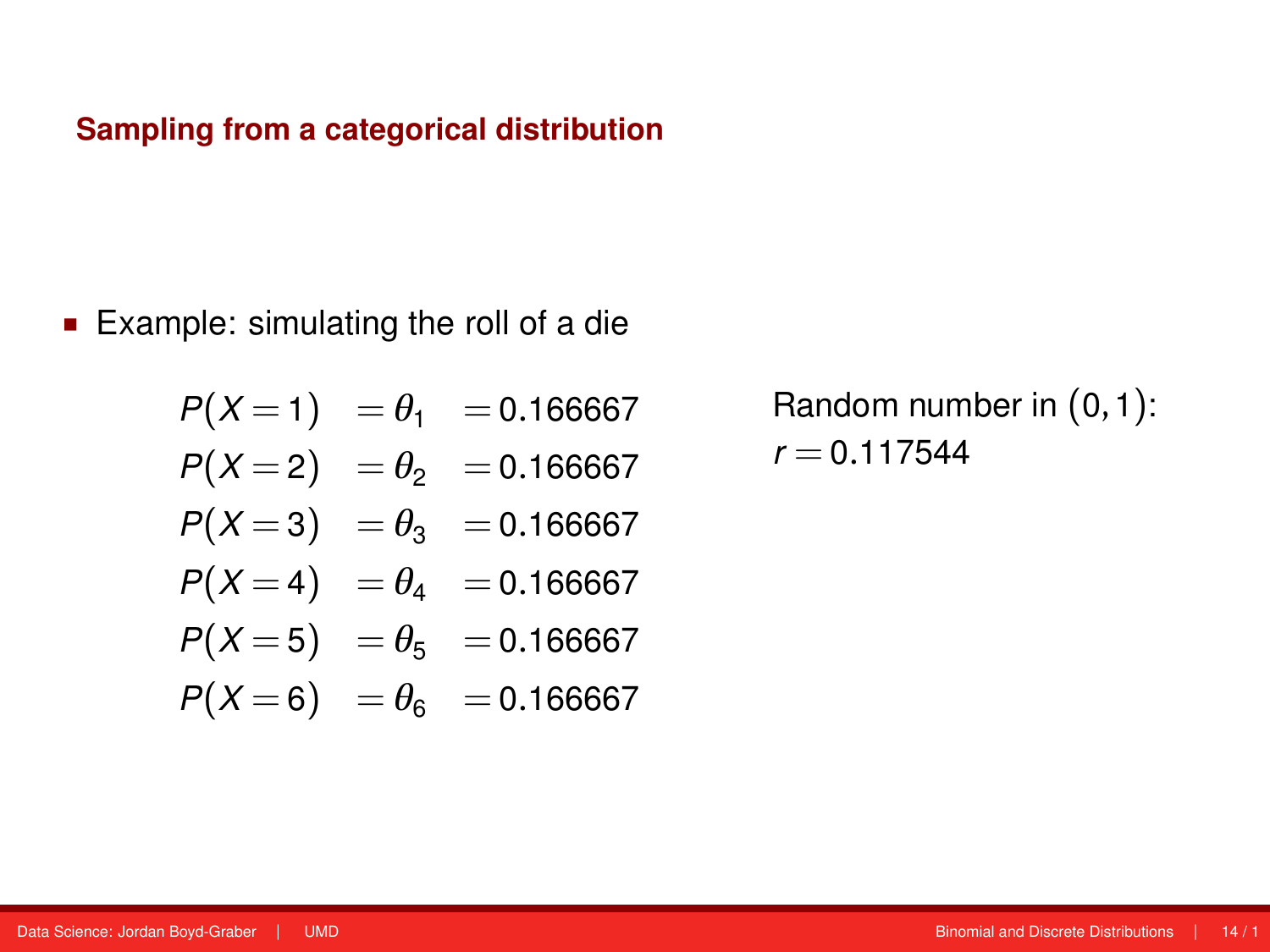Example: simulating the roll of a die

$$
P(X=1) = \theta_1 = 0.166667
$$
  
\n
$$
P(X=2) = \theta_2 = 0.166667
$$
  
\n
$$
P(X=3) = \theta_3 = 0.166667
$$
  
\n
$$
P(X=4) = \theta_4 = 0.166667
$$
  
\n
$$
P(X=5) = \theta_5 = 0.166667
$$
  
\n
$$
P(X=6) = \theta_6 = 0.166667
$$

Random number in (0,1):  $r = 0.117544$ 

 $r < \theta_1$ ?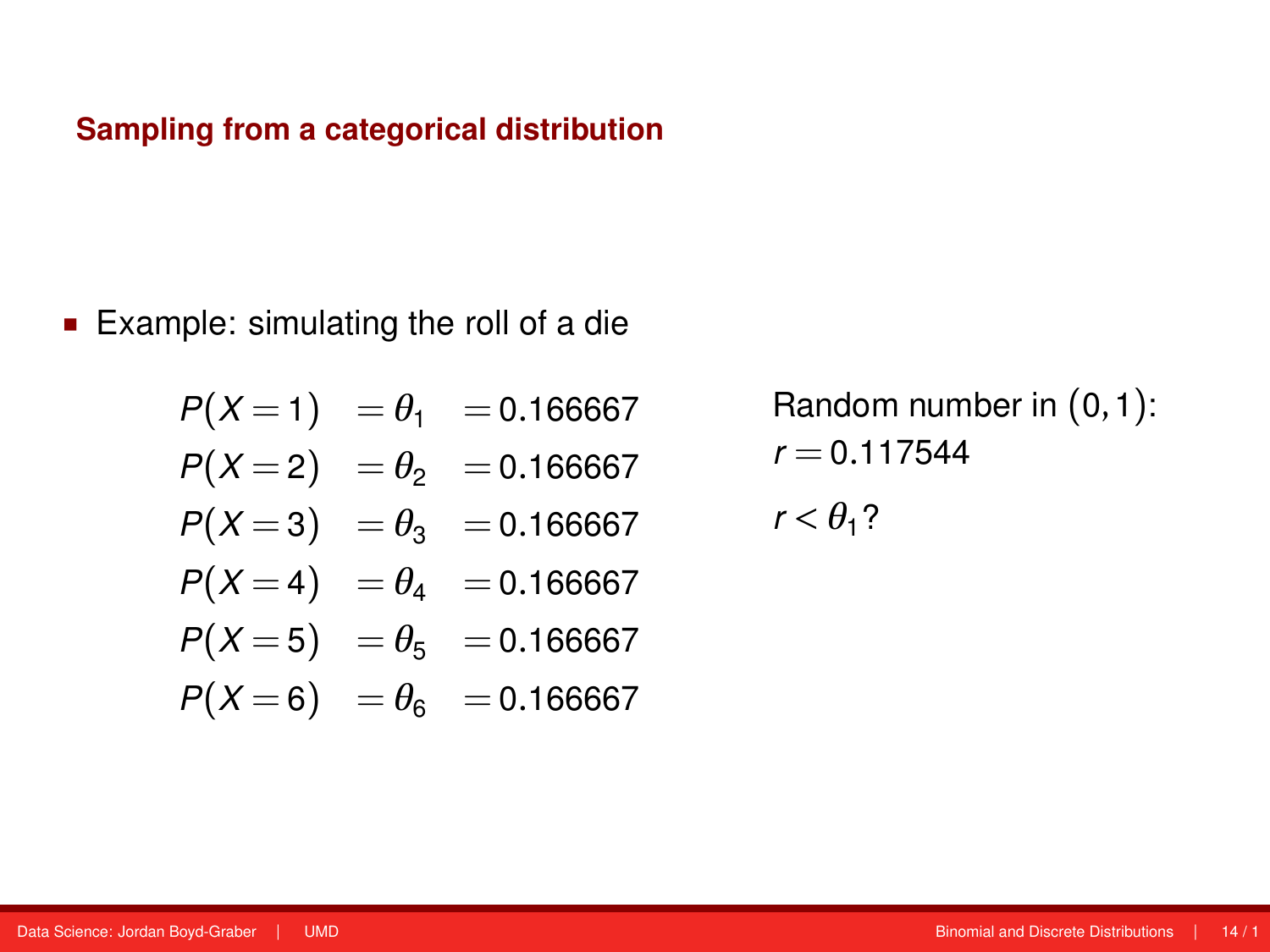Example: simulating the roll of a die

$$
P(X=1) = \theta_1 = 0.166667
$$
  
\n
$$
P(X=2) = \theta_2 = 0.166667
$$
  
\n
$$
P(X=3) = \theta_3 = 0.166667
$$

$$
P(X=4) = \theta_4 = 0.166667
$$

$$
P(X=5) = \theta_5 = 0.166667
$$

$$
P(X=6) = \theta_6 = 0.166667
$$

$$
r < \theta_1?
$$

• Return 
$$
X = 1
$$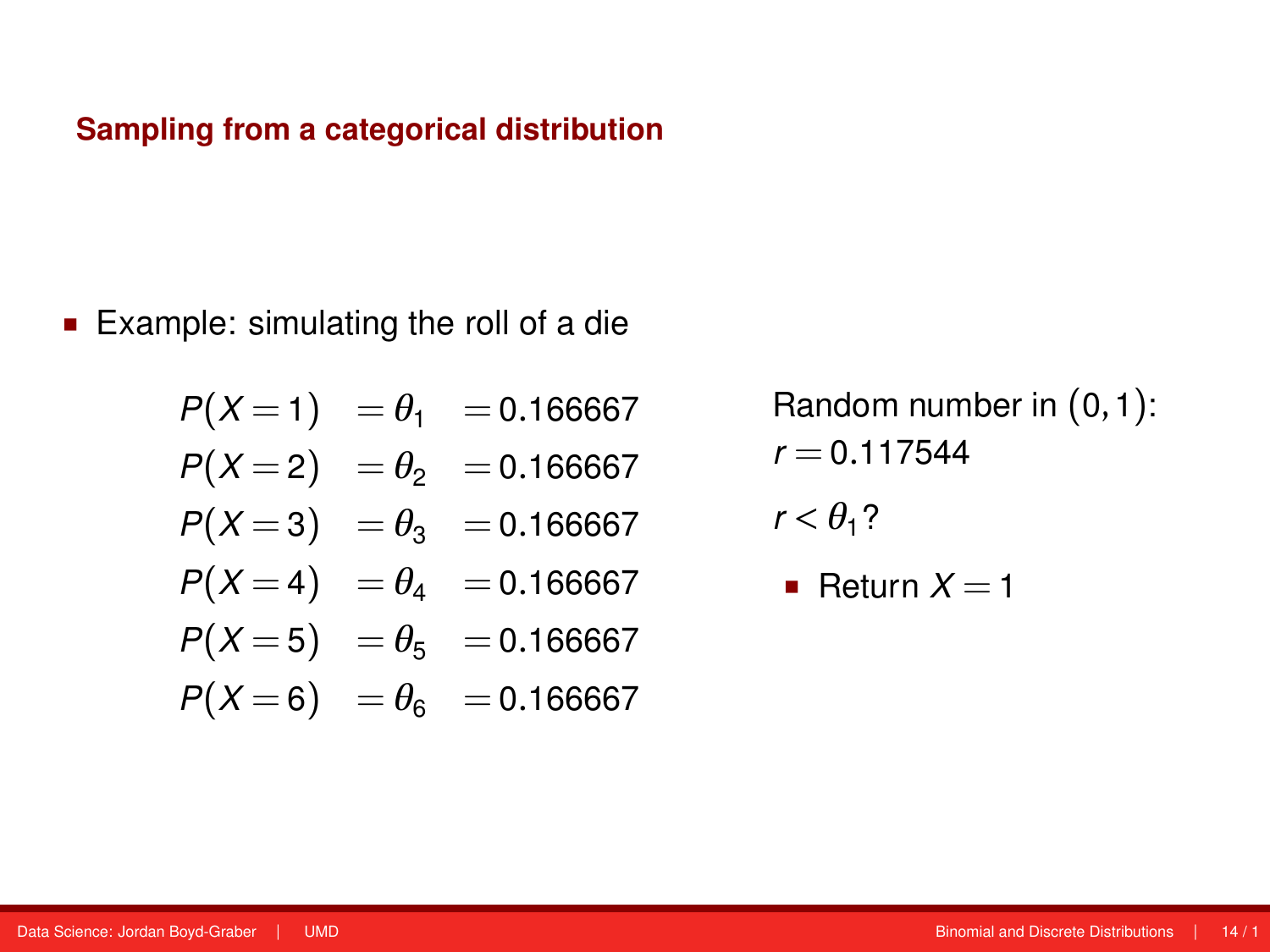■ Example 2: rolling a biased die

$$
P(X=1) = \theta_1 = 0.01
$$
  
\n
$$
P(X=2) = \theta_2 = 0.01
$$
  
\n
$$
P(X=3) = \theta_3 = 0.01
$$
  
\n
$$
P(X=4) = \theta_4 = 0.01
$$
  
\n
$$
P(X=5) = \theta_5 = 0.01
$$
  
\n
$$
P(X=6) = \theta_6 = 0.95
$$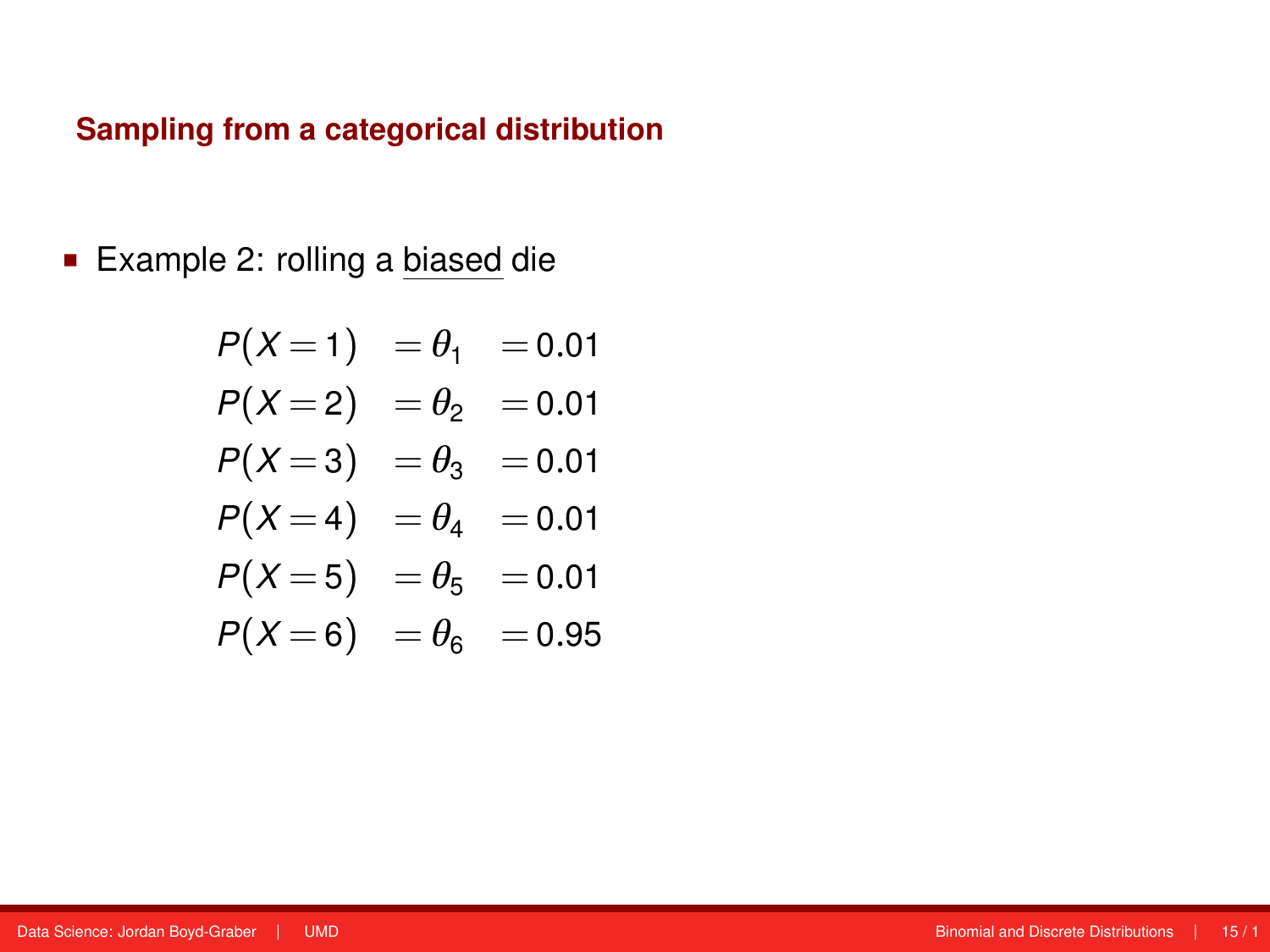**Example 2: rolling a biased die** 

$$
P(X=1) = \theta_1 = 0.01
$$
  
\n
$$
P(X=2) = \theta_2 = 0.01
$$
  
\n
$$
P(X=3) = \theta_3 = 0.01
$$
  
\n
$$
P(X=4) = \theta_4 = 0.01
$$
  
\n
$$
P(X=5) = \theta_5 = 0.01
$$
  
\n
$$
P(X=6) = \theta_6 = 0.95
$$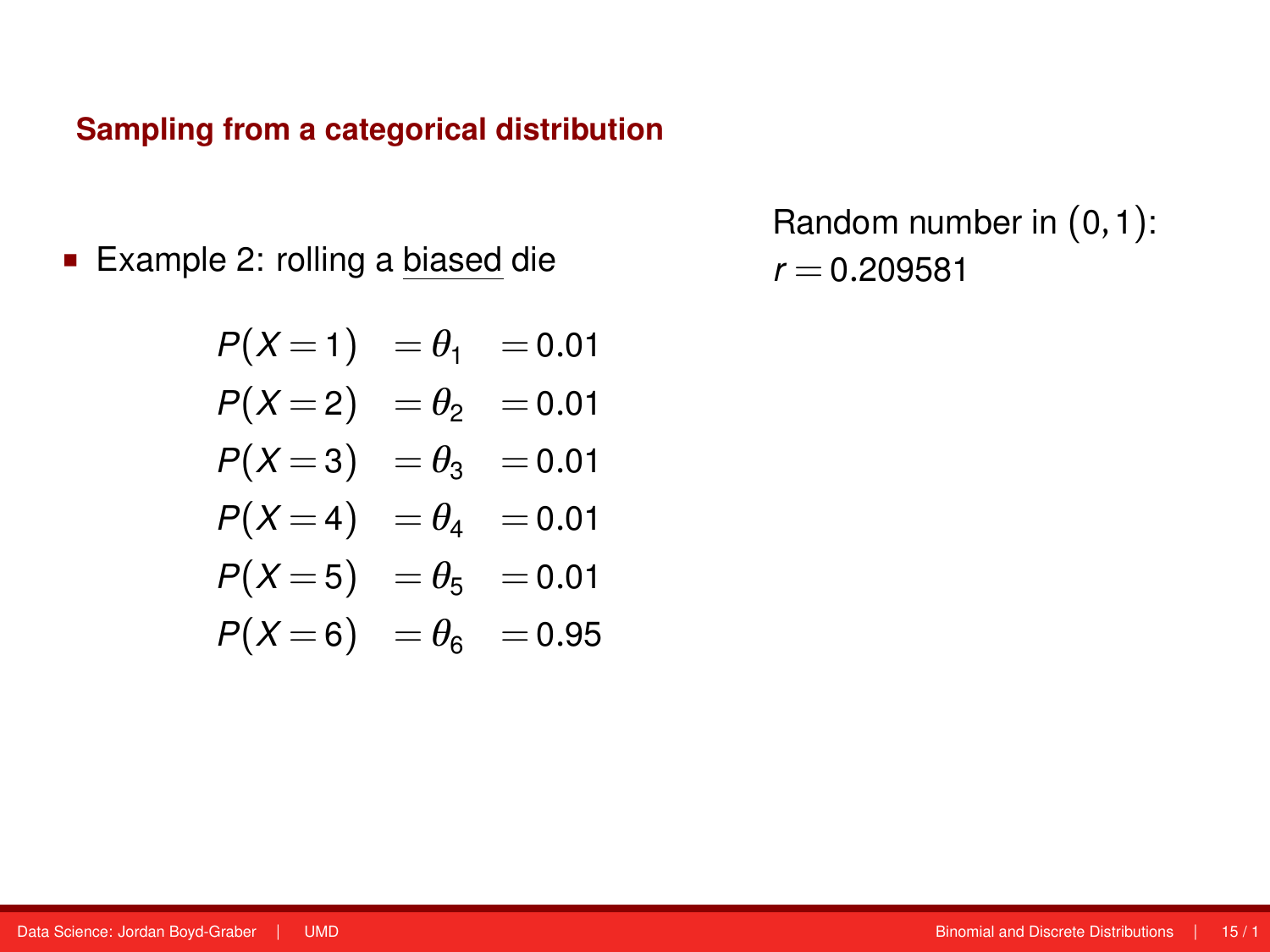■ Example 2: rolling a biased die

$$
P(X=1) = \theta_1 = 0.01
$$
  
\n
$$
P(X=2) = \theta_2 = 0.01
$$
  
\n
$$
P(X=3) = \theta_3 = 0.01
$$
  
\n
$$
P(X=4) = \theta_4 = 0.01
$$
  
\n
$$
P(X=5) = \theta_5 = 0.01
$$
  
\n
$$
P(X=6) = \theta_6 = 0.95
$$

Random number in (0,1):  $r = 0.209581$ 

 $r < \theta_1$ ?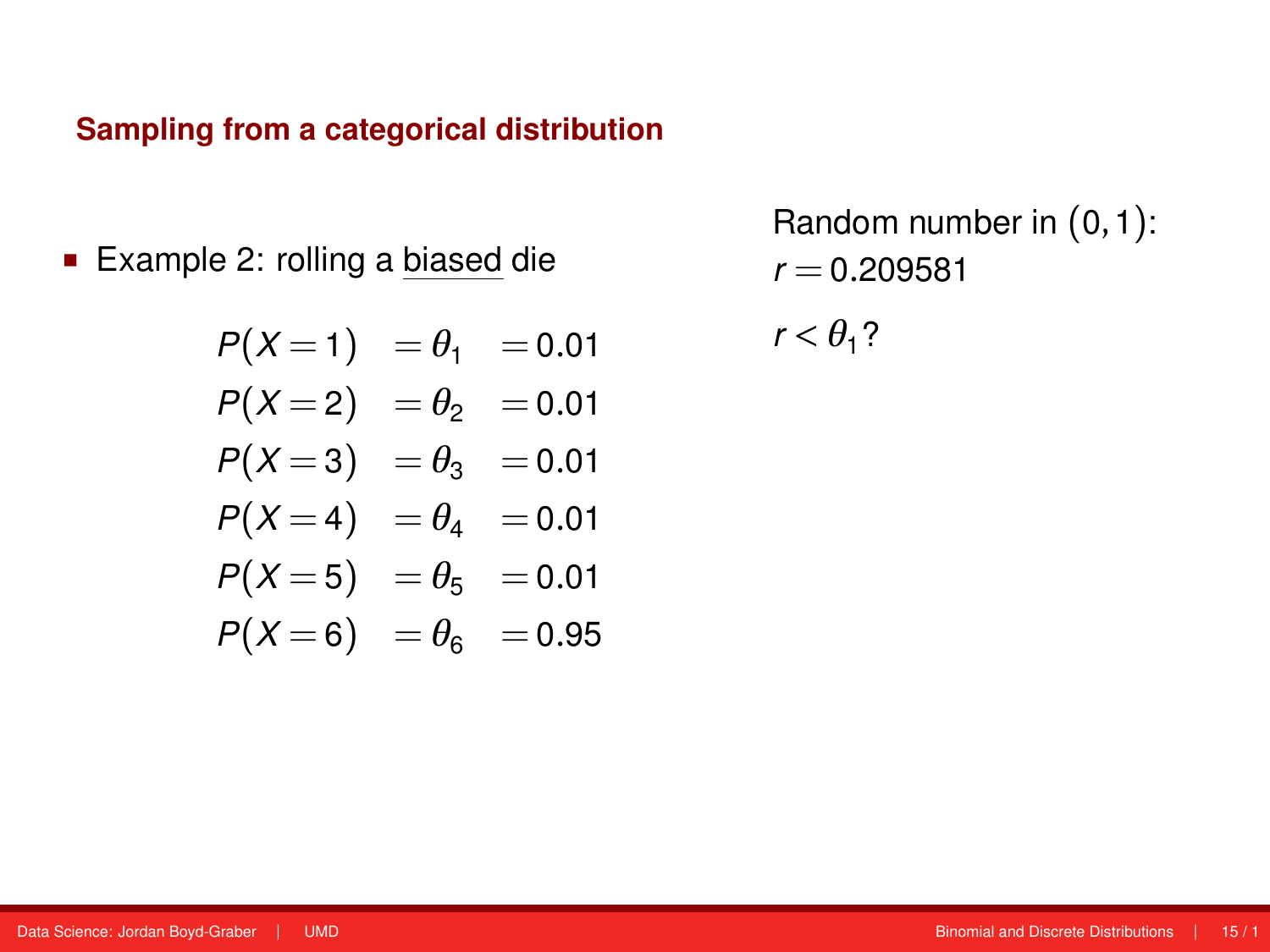**Example 2: rolling a biased die** 

$$
P(X=1) = \theta_1 = 0.01
$$
  
\n
$$
P(X=2) = \theta_2 = 0.01
$$
  
\n
$$
P(X=3) = \theta_3 = 0.01
$$
  
\n
$$
P(X=4) = \theta_4 = 0.01
$$
  
\n
$$
P(X=5) = \theta_5 = 0.01
$$
  
\n
$$
P(X=6) = \theta_6 = 0.95
$$

$$
r < \theta_1?
$$
\n
$$
r < \theta_1 + \theta_2?
$$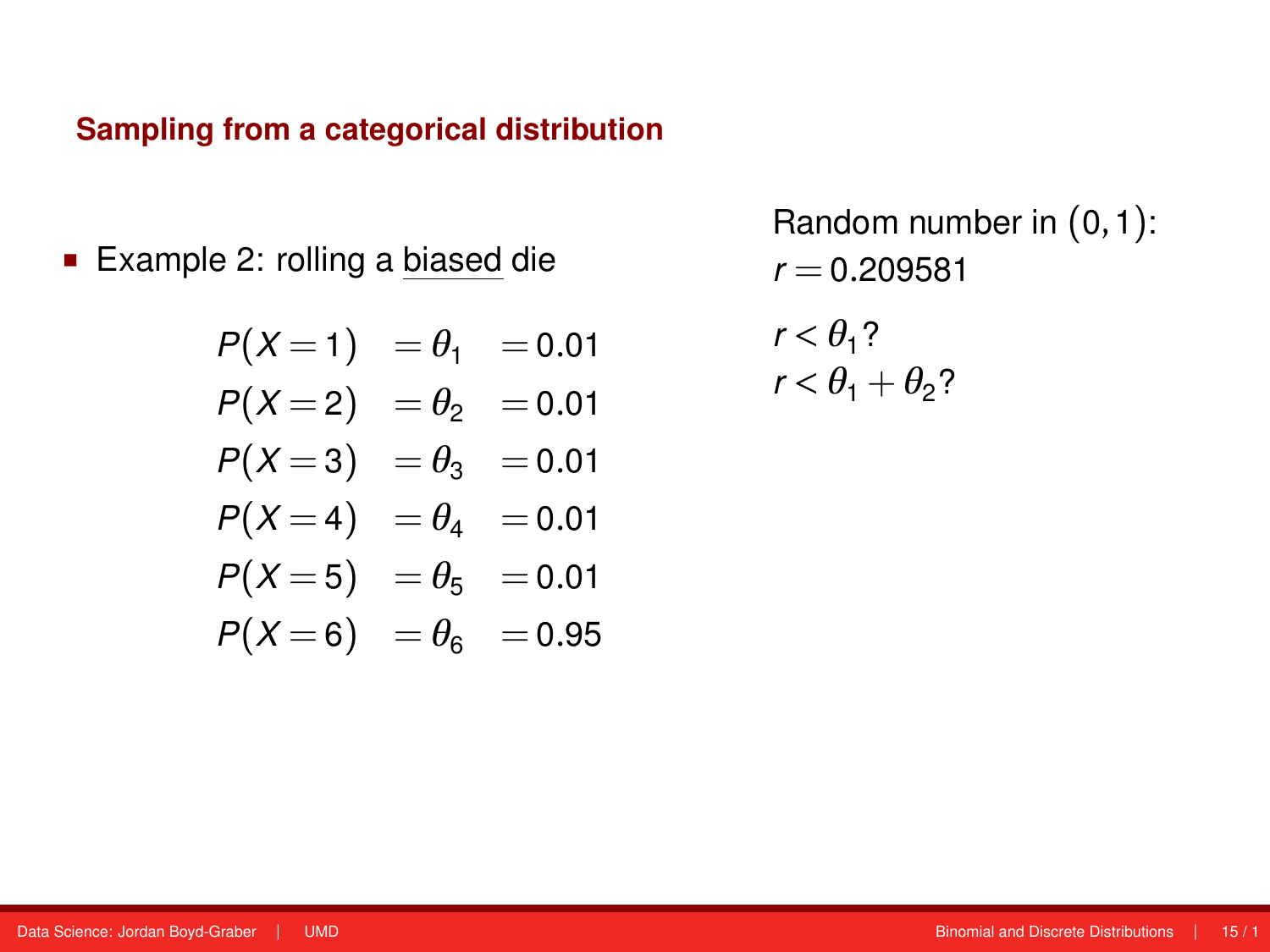**Example 2: rolling a biased die** 

$$
P(X=1) = \theta_1 = 0.01
$$
  
\n
$$
P(X=2) = \theta_2 = 0.01
$$
  
\n
$$
P(X=3) = \theta_3 = 0.01
$$
  
\n
$$
P(X=4) = \theta_4 = 0.01
$$
  
\n
$$
P(X=5) = \theta_5 = 0.01
$$
  
\n
$$
P(X=6) = \theta_6 = 0.95
$$

$$
r < \theta_1?
$$
  
\n
$$
r < \theta_1 + \theta_2?
$$
  
\n
$$
r < \theta_1 + \theta_2 + \theta_3?
$$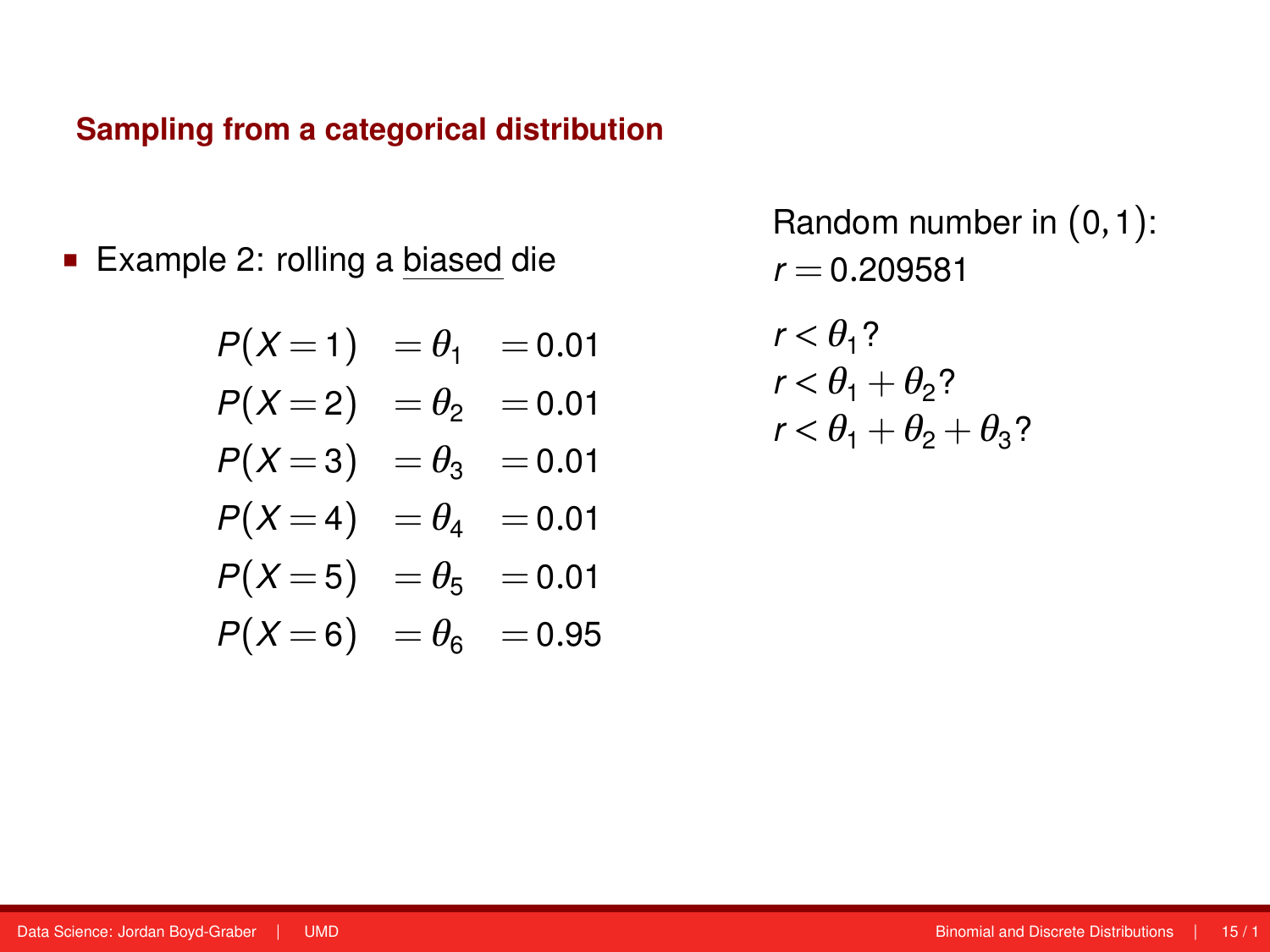**Example 2: rolling a biased die** 

$$
P(X=1) = \theta_1 = 0.01
$$
  
\n
$$
P(X=2) = \theta_2 = 0.01
$$
  
\n
$$
P(X=3) = \theta_3 = 0.01
$$
  
\n
$$
P(X=4) = \theta_4 = 0.01
$$
  
\n
$$
P(X=5) = \theta_5 = 0.01
$$
  
\n
$$
P(X=6) = \theta_6 = 0.95
$$

$$
r < \theta_1?
$$
  
\n
$$
r < \theta_1 + \theta_2?
$$
  
\n
$$
r < \theta_1 + \theta_2 + \theta_3?
$$
  
\n
$$
r < \theta_1 + \theta_2 + \theta_3 + \theta_4?
$$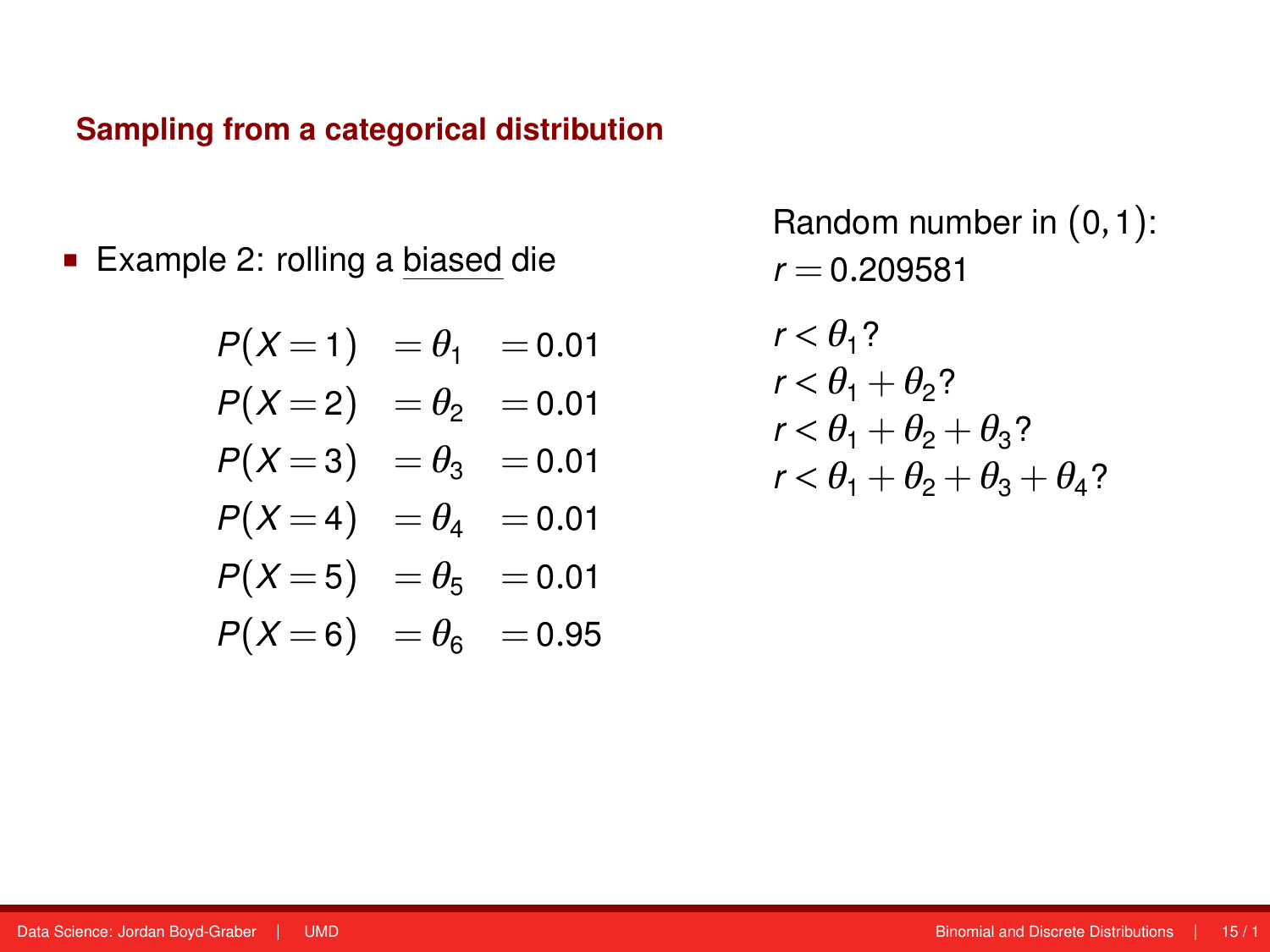**Example 2: rolling a biased die** 

$$
P(X=1) = \theta_1 = 0.01
$$
  
\n
$$
P(X=2) = \theta_2 = 0.01
$$
  
\n
$$
P(X=3) = \theta_3 = 0.01
$$
  
\n
$$
P(X=4) = \theta_4 = 0.01
$$
  
\n
$$
P(X=5) = \theta_5 = 0.01
$$
  
\n
$$
P(X=6) = \theta_6 = 0.95
$$

$$
r < \theta_1?
$$
  
\n
$$
r < \theta_1 + \theta_2?
$$
  
\n
$$
r < \theta_1 + \theta_2 + \theta_3?
$$
  
\n
$$
r < \theta_1 + \theta_2 + \theta_3 + \theta_4?
$$
  
\n
$$
r < \theta_1 + \theta_2 + \theta_3 + \theta_4 + \theta_5?
$$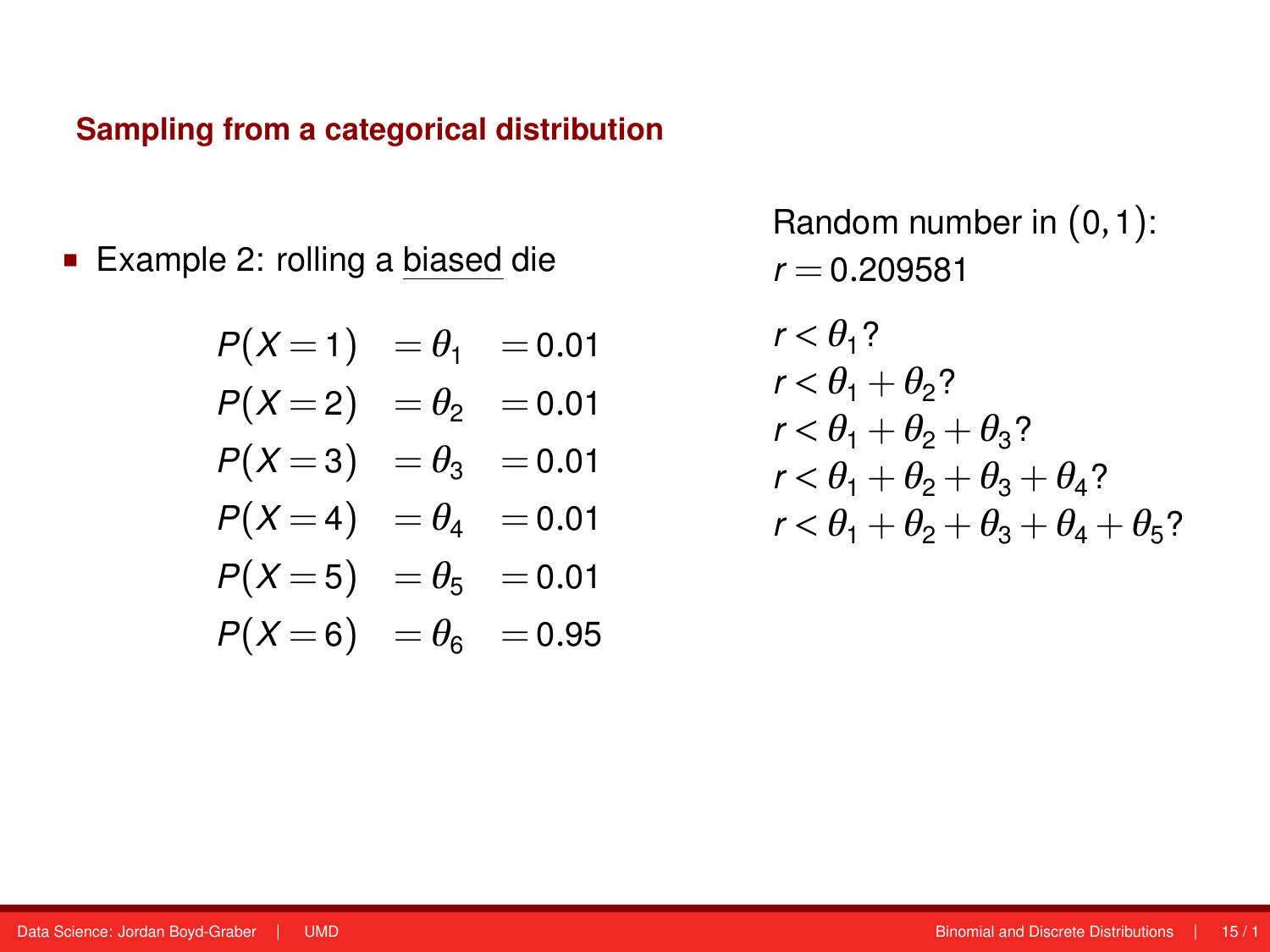**Example 2: rolling a biased die** 

$$
P(X=1) = \theta_1 = 0.01
$$
  
\n
$$
P(X=2) = \theta_2 = 0.01
$$
  
\n
$$
P(X=3) = \theta_3 = 0.01
$$
  
\n
$$
P(X=4) = \theta_4 = 0.01
$$
  
\n
$$
P(X=5) = \theta_5 = 0.01
$$
  
\n
$$
P(X=6) = \theta_6 = 0.95
$$

$$
r < \theta_1?
$$
  
\n
$$
r < \theta_1 + \theta_2?
$$
  
\n
$$
r < \theta_1 + \theta_2 + \theta_3?
$$
  
\n
$$
r < \theta_1 + \theta_2 + \theta_3 + \theta_4?
$$
  
\n
$$
r < \theta_1 + \theta_2 + \theta_3 + \theta_4 + \theta_5?
$$
  
\n
$$
r < \theta_1 + \theta_2 + \theta_3 + \theta_4 + \theta_5 + \theta_6?
$$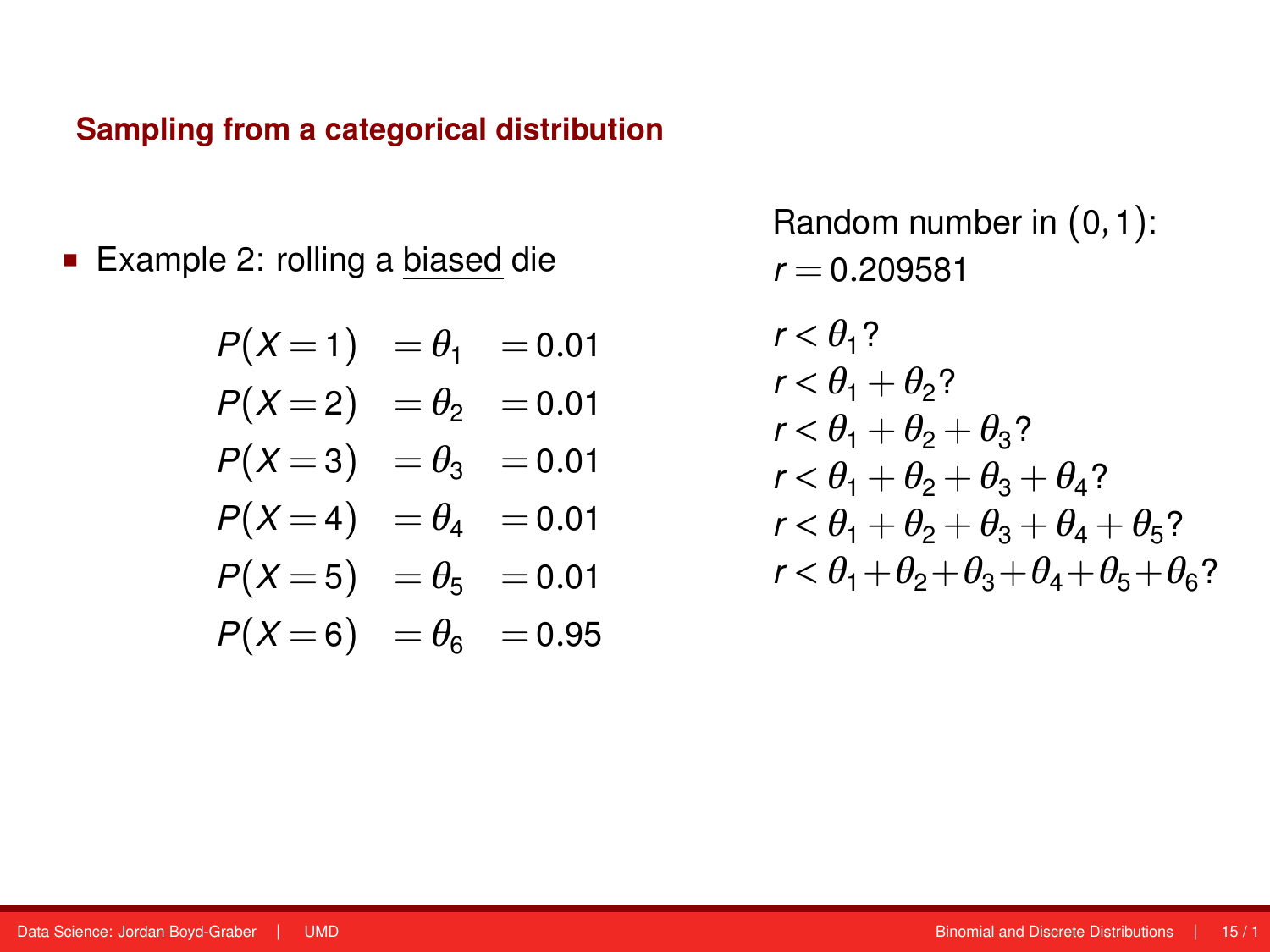■ Example 2: rolling a biased die

$$
P(X=1) = \theta_1 = 0.01
$$
  
\n
$$
P(X=2) = \theta_2 = 0.01
$$
  
\n
$$
P(X=3) = \theta_3 = 0.01
$$
  
\n
$$
P(X=4) = \theta_4 = 0.01
$$
  
\n
$$
P(X=5) = \theta_5 = 0.01
$$
  
\n
$$
P(X=6) = \theta_6 = 0.95
$$

Random number in (0,1):  $r = 0.209581$ 

$$
r < \theta_1?
$$
  
\n
$$
r < \theta_1 + \theta_2?
$$
  
\n
$$
r < \theta_1 + \theta_2 + \theta_3?
$$
  
\n
$$
r < \theta_1 + \theta_2 + \theta_3 + \theta_4?
$$
  
\n
$$
r < \theta_1 + \theta_2 + \theta_3 + \theta_4 + \theta_5?
$$
  
\n
$$
r < \theta_1 + \theta_2 + \theta_3 + \theta_4 + \theta_5 + \theta_6?
$$

**Return**  $X = 6$